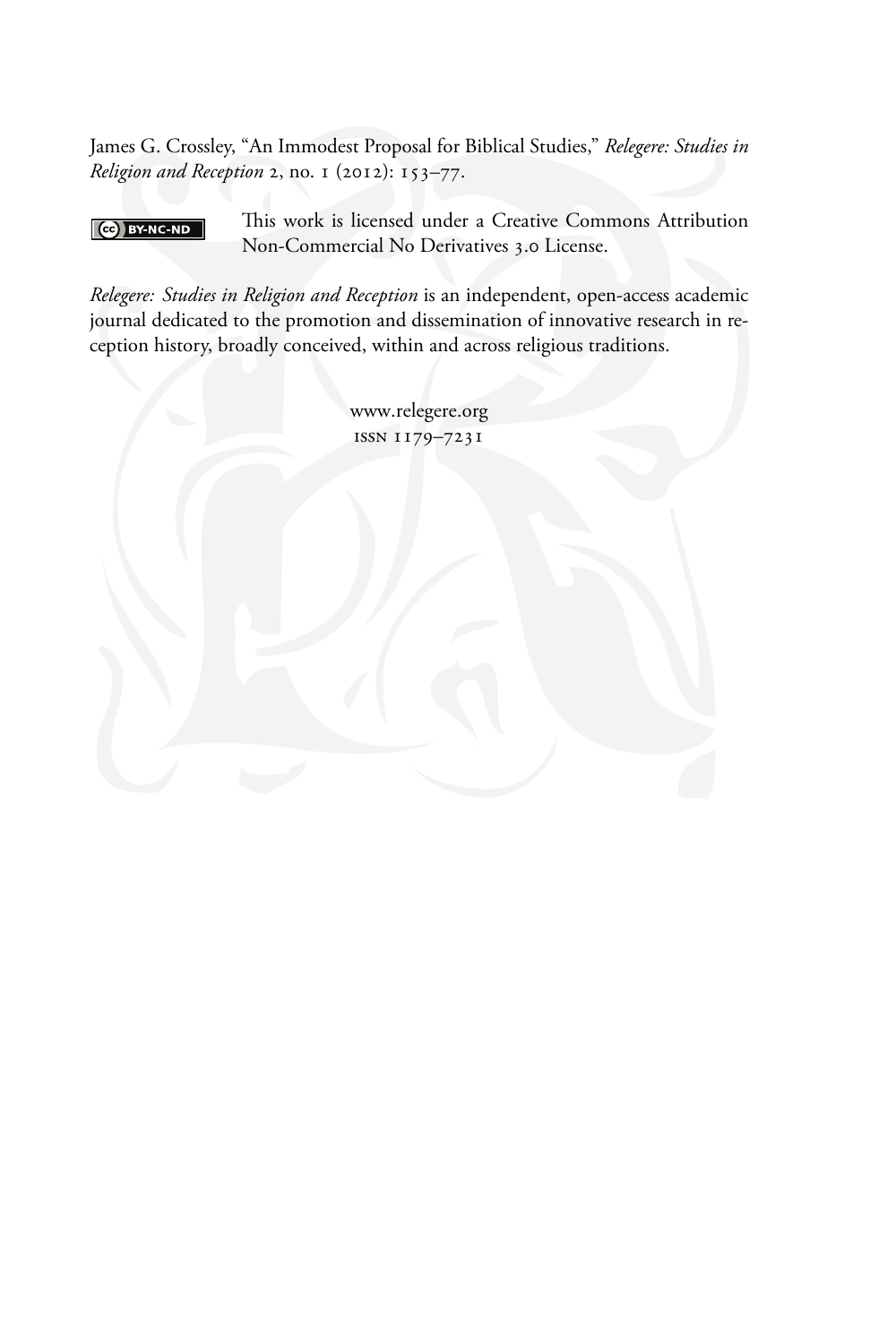James G. Crossley

**Essay** 

# An Immodest Proposal for Biblical Studies

 $\mathbf{T}$ N SEPTEMBER 2011, Larry Hurtado outlined what he thought ought to be The essential features of a British doctorate in New Testament studies on his personal blog:

I emphasize languages. It is indispensable to be able to read Koine Greek well. That means a good knowledge of grammar, a decent working vocabulary, and as much experience reading different texts as one can develop. Also Hebrew. Latin is highly desirable too, but not as essential for biblical studies.... Every PhD student should be able to consult and engage relevant scholarly publications in English, German, and French (which are the main languages of NT scholarship). I also insist that every PhD student should be familiar with the Nestle-Aland Greek NT, including its apparatus, and show awareness

James G. Crossley is Professor of Bible, Culture and Politics, Department of Biblical Studies, University of Sheffield.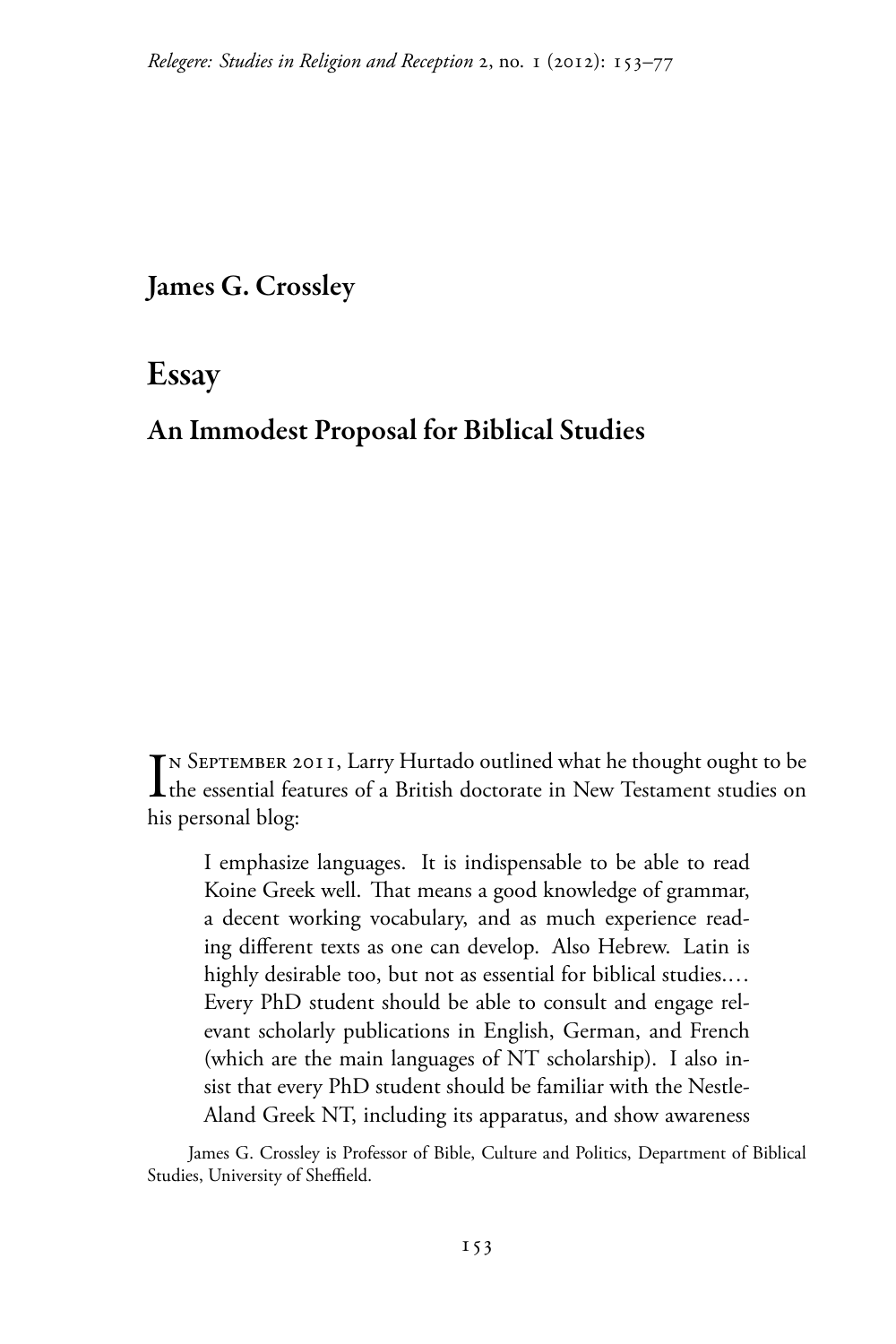of any significant textual variants in passages studied.... But I now think that we probably need to ensure things. And perhaps the simplest way to do this is that examiners should regularly bring to the thesis-examination a relevant publication in German and French and ask the student to read a paragraph or so. Likewise, I suggest that in every NT thesis examination we should ask the student to read a bit of some relevant passage from the Greek NT, and ask also for intelligent comments about any variants in the Nestle-Aland apparatus.<sup>1</sup>

While Hurtado was arguing about a *British* doctorate, this also reflects his broader views on "the discipline" of New Testament studies which he had outlined in his inaugural address to the University of Edinburgh in 1997.<sup>2</sup> For Hurtado, as we will see, "the discipline" is effectively a historical-critical one which has its focus on ancient history and the texts in ancient cultural contexts. This came out further in the reactions to Hurtado's blog post, including a debate between myself and Hurtado over the nature of the field and the role reception history should—or should not—play in it.<sup>3</sup>

Some further background might illuminate the discussion and the origins of my concerns. Much of the debate involving Hurtado on the nature of Biblical Studies arose from the often polarising discussions that have been bubbling away under the surface of the British New Testament Society for several years and which came to the surface in the aftermath of the

<span id="page-2-2"></span><sup>1</sup> Larry W. Hurtado, "Tools of the Trade," Larry Hurtado's Blog, September 4, 2011, http: //larryhurtado.wordpress.com/2011/09/04/tools-of-the-trade/.

<span id="page-2-0"></span><sup>2</sup> Larry W. Hurtado, "New Testament Studies at the Turn of the Millennium: Questions for the Discipline," Scottish Journal of Theology 52, no. 2 (1999): 158-78.

<span id="page-2-3"></span><span id="page-2-1"></span><sup>3</sup> James G. Crossley, "Languages, Humanities and a New Testament PhD," Sheffield Biblical Studies, September 7, 2011, http://sheffieldbiblicalstudies.wordpress.com/2011/09/0 7/languages-humanities-ntphd/; Larry W. Hurtado, "Tools of the Trade ... Encore," Larry Hurtado's Blog, September 5, 2011, http://larryhurtado.wordpress.com/2011/09/05/tools-0 f-the-trade-encore/; "Languages, Theories, Approaches," Larry Hurtado's Blog, September 8, 2011, http://larryhurtado.wordpress.com/2011/09/08/languages-theories-approaches/; James G. Crossley, "More on Widening the Definition of NT Studies," Sheffield Biblical Studies, September 8, 2011, http://sheffieldbiblicalstudies.wordpress.com/2011/09/0 8/more-on-widening-the-definition-of-nt-studies/. In some crucial ways this debate reflects an article on two different approaches which has caused a wider stir in the field: George Aichele, Peter D. Miscall, and Richard Walsh, "An Elephant in the Room: Historical-Critical and Postmodern Interpretations of the Bible," *Journal of Biblical Literature* 128, no. 2 (2009):  $383 - 404.$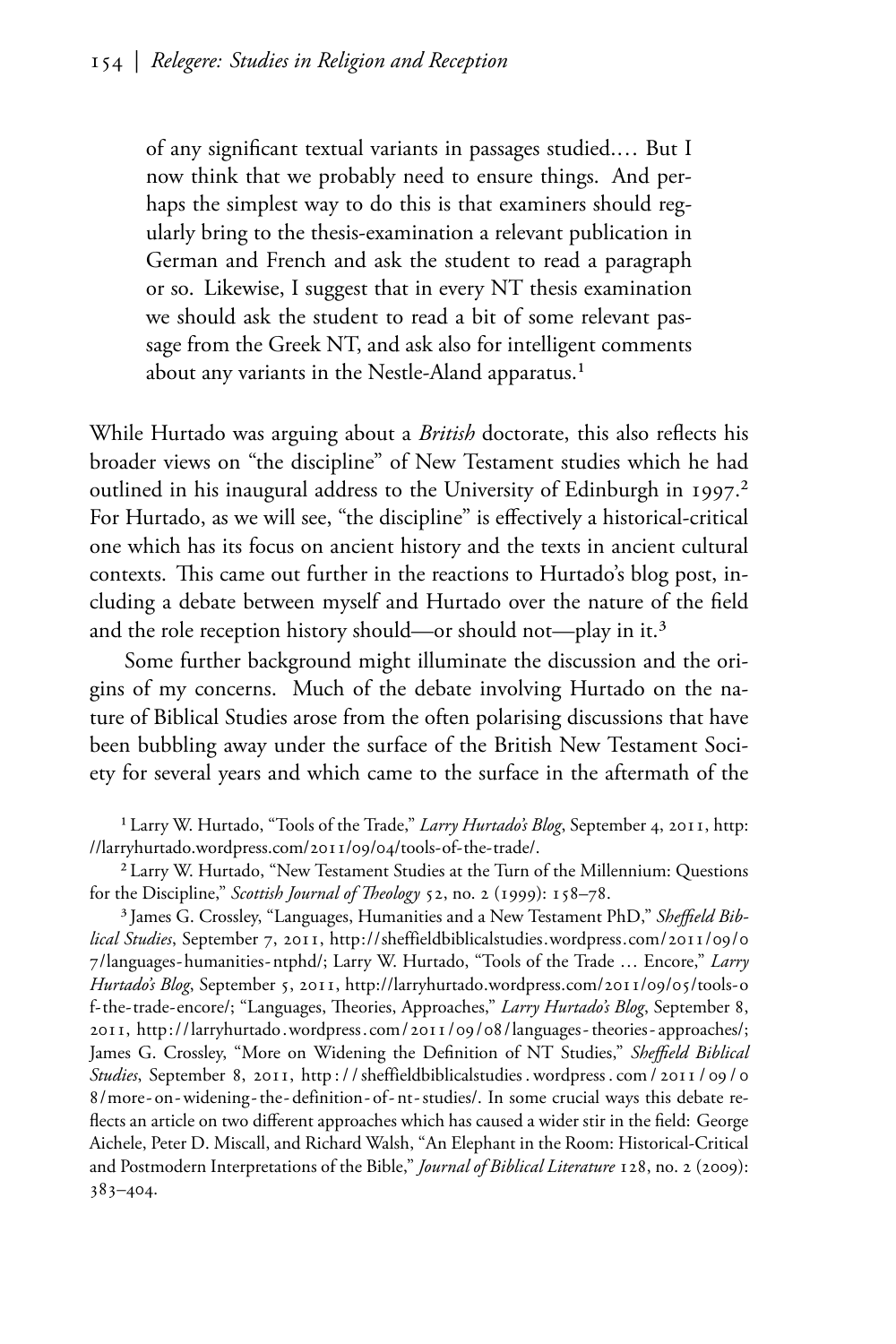2011 British New Testament Conference in Nottingham. Curiously, however, most of the people vocal in their opinions were not present at the same sessions and were thus largely vocal in independent contexts. Hurtado was concerned with a lack of language and text-critical skills, particularly on the part of those completing, or who had recently completed, PhDs. Not for a moment wanting to downplay Hurtado's concerns, my worries were that too many British New Testament scholars, including some established figures, were completely unaware of basic ideas in the Humanities—not that we could measure this from the confidence levels with which these opinions were voiced. In particular, I became frustrated—and I was not alone—with the questions levelled at a PhD student giving a paper on postcolonialism. The paper was premised on the straightforward claim that we can see different, often unintentional, reactions to social and economic circumstances, even if the people and groups reacting are not themselves aware of what they have in common. The complete lack of awareness of wider basic issues in the Humanities from scholars deeply skilled in exegesis but with no basic understanding of social processes effectively stalled any fruitful discussion, which is most unfortunate for a PhD student looking for feedback at an academic conference.<sup>4</sup> The fallout from the British New Testament Conference soon developed into a discussion about the nature of the field itself, including some heated online discussion—particularly Hurtado's debates with the pseudonymous blogger BW16 and with Roland Boer-that has continuing resonance among British academics.<sup>5</sup>

<sup>4</sup> This is not to argue, of course, that Hurtado himself would disagree with this concern, any more than I would disagree with his concerns about languages. While I would be more forceful still, Hurtado also argues as follows: "The wider integrative questions must be addressed as well, however, and this will require some scholars to venture beyond their own more comfortable and assured areas of competence to learn from, interact with, draw upon and assess as best they can the work of other specialists in other relevant areas. Many of the larger questions in fact require the New Testament scholar to conduct 'interdisciplinary' research, and may draw upon literary theory, historiography, social scientific theory, linguistics, classics, archaeology, and a range of other disciplines... the wide range of material, evidence, approaches, and questions involved in the field of New Testament studies should not obscure the central historical importance of the New Testament itself and its validity as a university subject in its own right" (Hurtado, "Questions for the Discipline," 168-69).

<span id="page-3-0"></span><sup>5</sup> For a selection see e.g., BW16, "The Victorian Straight-Jacket of 'Subjective' Empiricism in British New Testament Studies," BW16, September 4, 2011, http://bwsixteen.wordpres s. com / 2011 / 09 / 04 / the - victorian - straight - jacket - of - subjective - empiricism - in - brit ish - new - testament - studies/; "An Objective Queer Marxist Rejoinder to Larry Hurtado's Hegemonic Essentialisms," BW16, September 5, 2011, http://bwsixteen.wordpress.com/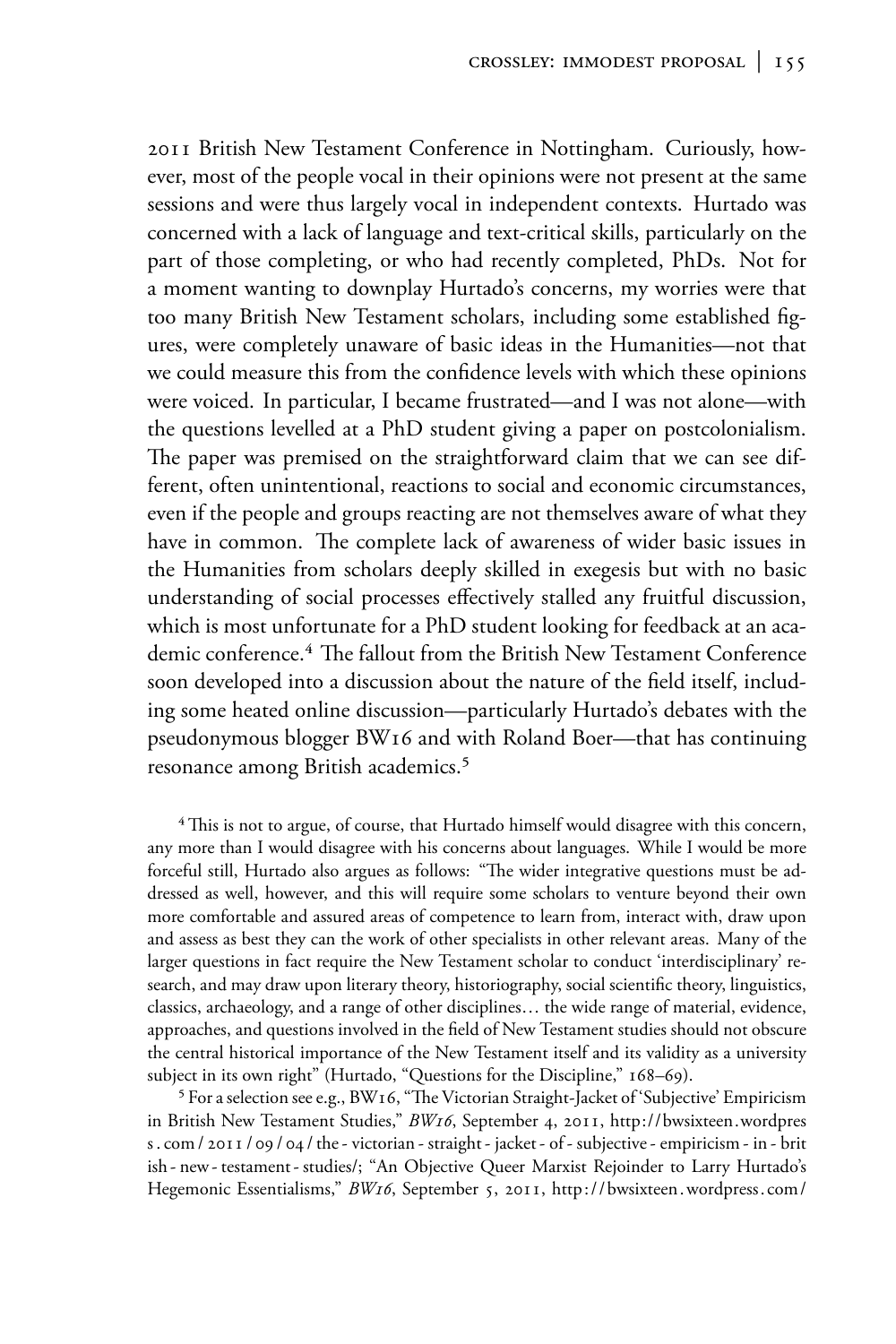This essay presents an immodest proposal for (roughly) what Biblical Studies can be as a field of study. I use Hurtado as a debating partner and largely, but not entirely, as a point of contrast. I think Hurtado's view of the field of study is too narrow and that Biblical Studies has much more to offer the Arts, Humanities, and Social Sciences than might be understood from his approach. The eagle-eyed reader will by now have noticed that there is a certain localism to all this. Both Hurtado and I are New Testament scholars located on a small island that long ago gave up running the world. However, while I will inevitably betray my New Testament background and small-island provincialism, what follows applies more broadly, I think, to Biblical Studies as a whole and to Biblical Studies beyond the United Kingdom. Indeed, what I describe is the kind of Biblical Studies being carried out by many, many scholars elsewhere on the globe (though perhaps not so many in the UK). A great deal of critical thinking warns about universal claims masquerading as local or particular and vice versa. If we add to this the totalising feel of what follows, don't say you haven't been warned.

## In Defence of Historical Criticism

Much of the online debate revolved around Hurtado's arguments concerning language skills and his demand for a good working knowledge of the relevant manuscript traditions. Much of this is more or less unchanged from Hurtado's inaugural address on the role of New Testament studies in the university where, in addition to the emphasis on linguistic training, he places strong emphasis on familiarity with the earliest relevant contexts, such as: Hebrew "Old Testament" and Greek "Old Testament"; early Jewish com-

<span id="page-4-3"></span><span id="page-4-2"></span><span id="page-4-1"></span><span id="page-4-0"></span>2011/09/05/an-objective-queer-marxist-rejoinder-to-larry-hurtados-hegemonic-ess entialisms/; Anonymous, "#ranthill: i cudda been somebody," reallyquitetired, September 6, 2011, http://reallyquitetired.com/2011/09/06/ranthill-i-cudda-been-somebody/; Larry W. Hurtado, "Fair Comment and Personal Abuse," Larry Hurtado's Blog, September 7, 2011, http://larryhurtado.wordpress.com/2011/09/07/fair-comment-and-personal-abus e/; "Languages, Theories, Approaches"; Roland Boer, "The Closing of Larry Hurtado's Mind," Stalin's Moustache, September 9, 2011, http://stalinsmoustache.wordpress.com/2011/09/ 09/the-closing-of-larry-hurtados-mind/; Larry W. Hurtado, "Invective and Matters of Substance," Larry Hurtado's Blog, September 9, 2011, http://larryhurtado.wordpress.com/20 11/09/09/invective-and-issues-of-substance/; BW16, "An Objective Queer Reflection on the Past Week in Biblioblogging," BW16, September 10, 2011, http://bwsixteen.wordpress.com/ 2011/09/10/an-objective-queer-reflection-on-the-past-week-in-biblioblogging/; Larry W. Hurtado, "NT Research Languages: Encore," Larry Hurtado's Blog, September 27, 2011, http://larryhurtado.wordpress.com/2011/09/27/nt-research-languages-encore/.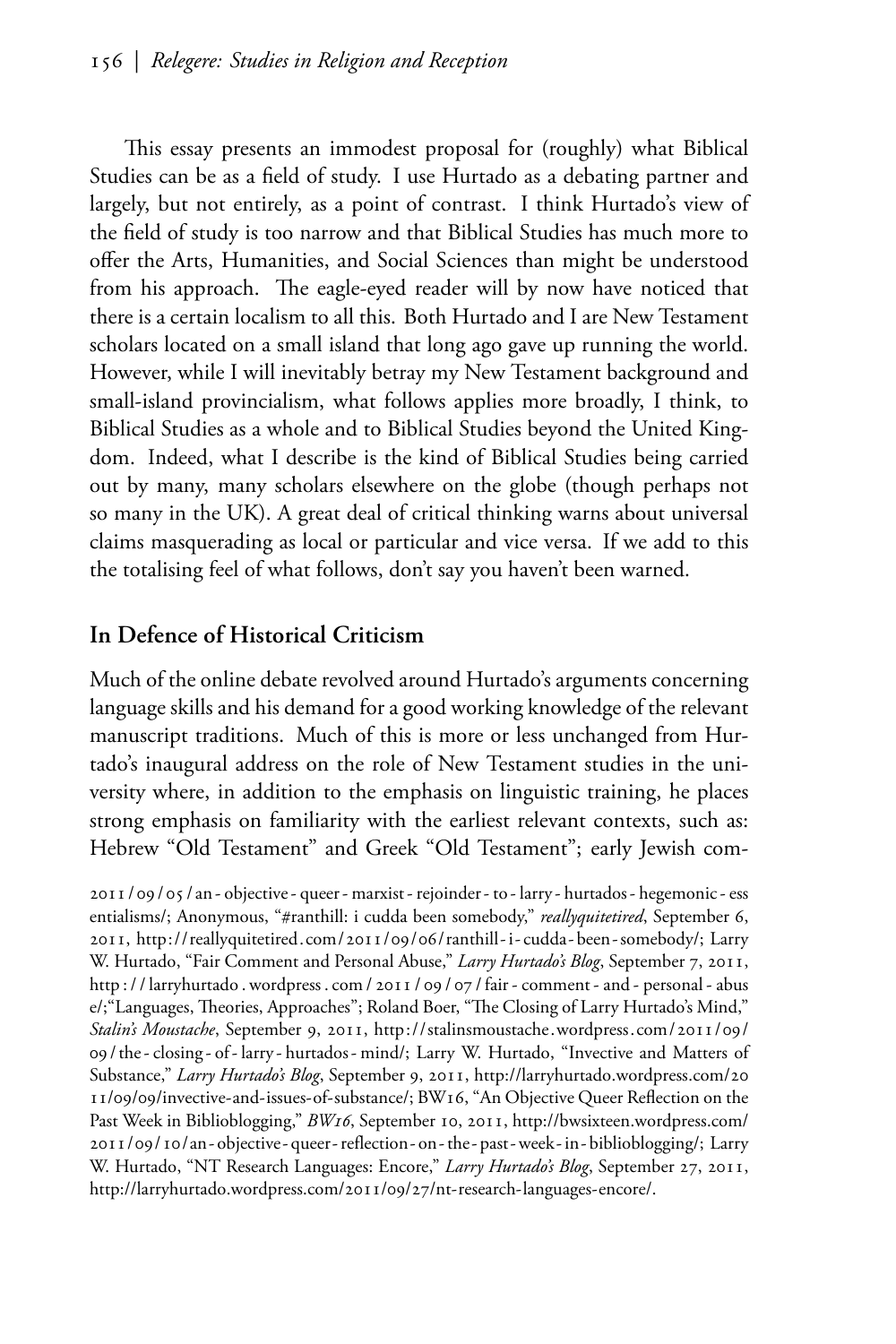mentaries and early Jewish literature; Roman-era history; Roman-era literary and rhetorical conventions; Graeco-Roman philosophical traditions and religious movements; cultural values and social structures; material culture; and broader interdisciplinary research.<sup>6</sup> This may well work within the boundaries of how "New Testament Studies" and, by extension, "Biblical Studies" are defined, with analogous historical and cultural contexts for the Hebrew Bible/Old Testament texts in their earliest historical contexts. So, for Hurtado, "New Testament Studies" clearly involves the historical origins of the New Testament, perhaps ending (roughly) with the turn of the third century CE, and stretching back several centuries if we incorporate an analogous argument for the critical study of the Hebrew Bible/Old Testament. There are obviously limits as to what most individuals can do, but the general point about what constitutes the field of study should be clear enough.<sup>7</sup>

While it is difficult to disagree with the specific points of this argument as generalisations concerning the validity of a certain kind of historical criticism, and even the quest for the very origins of biblical texts, I am still not convinced Hurtado has explicitly shown the potential significance of historical criticism in full. I think we can go further still (and Hurtado may well with me agree on this point). Biblical Studies has not really generated unique methods and ought rather to be conceived as a field of study which utilises methods from different disciplines. So we should perhaps begin by foregrounding interdisciplinary learning as standard (and not necessarily in the sense of absorbing everything into the tradition of Biblical Studies methods).<sup>8</sup> We could also be making bigger claims about the kinds of things historical critics can do, or perhaps should do. New Testament Studies has historically tackled some major issues in the Humanities with considerable success and should be a little more out and proud about this. The obvious contenders include: who the historical Jesus may or may not have been; why Christianity emerged as a movement in its own right; Paul and his influence on major Western theological and philosophical traditions; and the canonisation pro-

<sup>6</sup> Hurtado, "Questions for the Discipline," 166-68.

<sup>7</sup> Throughout this article, the issue of how much can possibly be learned by one scholar is an ongoing issue but, happily, an issue I leave aside for another day, not least because I think there is a problem with imposing what should and should not be done, that there needs to be a certain flexibility depending on what topic is being chosen, and that it is more helpful to be thinking in more general terms for the purposes of this article.

<span id="page-5-0"></span><sup>8</sup> See the critique in Stephen D. Moore and Yvonne Sherwood, *The Invention of the Bib*lical Scholar: A Critical Manifesto (Minneapolis: Fortress, 2011), 2-43.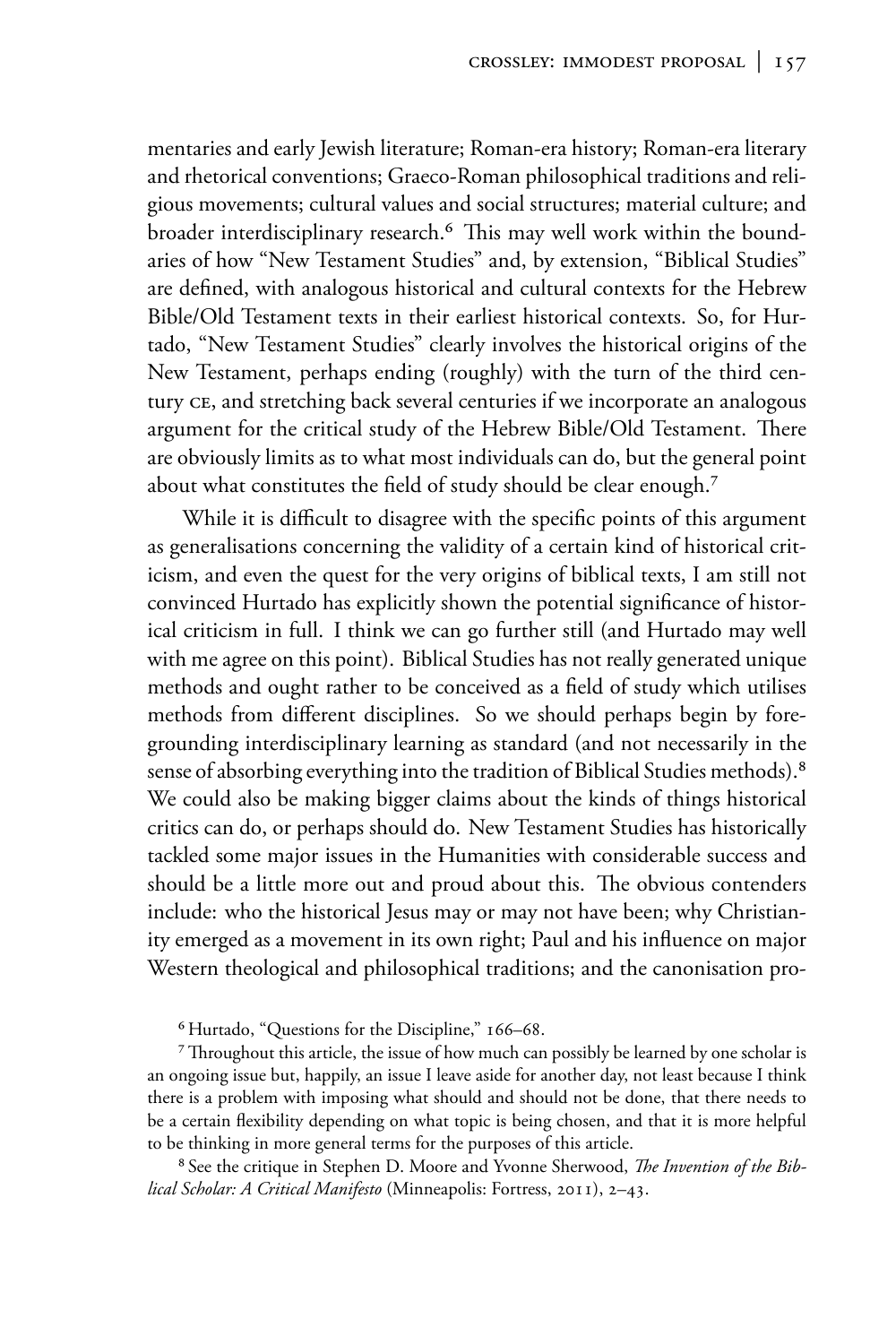cess which led to the inclusion and exclusion of texts in "the Bible." Again, it is probably worth broadening this still further to areas where New Testament studies has often been less comfortable, such as material explanations for the origins of Christianity, including a critical assessment of the degree of influence figures such as Jesus or Paul had (or did not have) on the emergence of the new movement in relation to socio-economic developments over the short, medium, and long term.

In terms of the Hebrew Bible/Old Testament, we face major issues such as the origins and development of "Israel," the beginnings of Judaism, readings of influential literature in their original languages (and earliest contexts), undermining of readings of influential literature, key developments in the Hebrew language, and so on. Thinking of the Bible more generally, we could go on: the biblical texts tell us how people understood (perhaps modern questions, if that matters) gender, ethnicity, class, life, and death; how people reacted to political circumstances, not least under major imperial powers; what the implications of the developments surrounding biblical texts were on human culture and history over the short, medium, or long term. Finally, what I would stress is that this rhetorically broader approach should emphatically include the more "obscure" aspects of ancient cultural contexts (and philological pedantry would be the obvious strength for historic Biblical Studies), even if some biblical scholars positively revel in their small intellectual ghettos. This is not only because the details are necessary for the bigger picture or that the details regularly provide correctives to some dubious generalisations about ancient cultures, but also for reasons of "value" I will outline below.

While Hurtado may (or may not) have some sympathy with the above, I am concerned that such an influential senior scholar may have a potentially negative impact on British New Testament studies, and perhaps beyond. If his model of what the "British doctorate" (and presumably "the discipline" more generally) should be becomes too obsessed with language and exegetical study, we may get to the point where we see a stifling of creative and original research (it is clear enough that some disgruntled people present at the British New Testament Conference think we are effectively at that point).<sup>9</sup>

<sup>9</sup> See also the following from a blog by a scholar who completed a PhD on the Bible and "contemporary ecological ethics": "the implicit message seems to represent an attempt to clip the wings of those who are expanding the discipline in various new directions... this issue pertains to me too, given that while i can work with both Hebrew and Greek texts (with a lexicon and some time), i would almost certainly have failed "The Hurtado Test" if handed something to translate on the spot in my viva. likewise, i cannot read German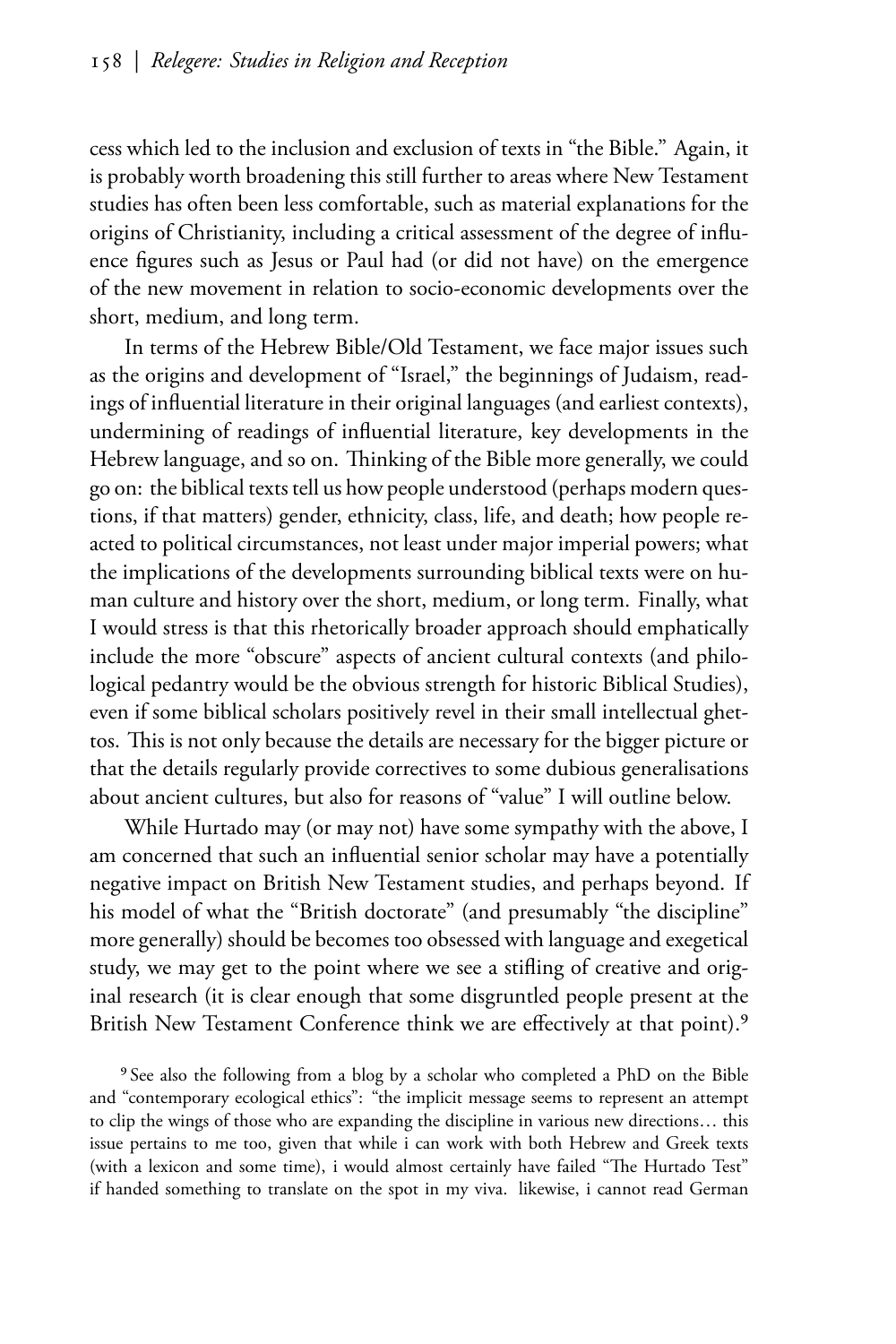Indeed, one concern I have with Hurtado's argument has been its reception. People—including some who thrive on knowing nothing more about the study of humanity than detailed exegesis of selected biblical passages—were and remain vocal in their uncritical acceptance of what he says and writes, perhaps encouraged by Hurtado's concluding statement: "There are other things that ought to characterize the PhD in the field, but these are essential tools. I presume that all fellow scholars will agree."<sup>10</sup> While some again may argue we are already there in the UK, my worry is that if we follow Hurtado's argument (and this is not necessarily his intention) we are potentially setting ourselves up as assessors who will privilege exegesis and will provide little awareness of other ways of doing history and studying humanity which will presumably be deemed inferior if not done the traditional Biblical Studies way.<sup>11</sup> If we follow Hurtado's argument, there is potentially little scope (certainly within the time constraints of a PhD) for intellectual risk-taking and invention but plenty of scope for reinforcing consensus,<sup>12</sup> more paraphrasing of the Gospels, Acts, Paul, and Josephus (sometimes known as "New Testament history"), and longer footnotes with more reference to French and German scholarship (irrespective of intellectual relevance, it would often seem, though Hurtado is much more careful than some about this).<sup>13</sup>

particularly well... the point here is that my thesis did not really require these skills given that i was explicitly writing from a particular location, and using a particular set of hermeneutical apparatus... these arguments about legitimacy... are deeply troubling and the rhetoric seems to be escalating... the reality appears to be that unless you are made in the image of the gods, you will not be considered 'legitimate' and will not move up within the discipline (or at least you will get only as far as they allow)" (Anonymous, "#ranthill: i cudda been somebody").

<sup>10</sup> Hurtado, "Tools of the Trade."

<sup>11</sup> This argument is worth turning on its head: what if there was a drive for a more nuanced and creative notion of history and historical explanation over against exegesis and languages? What if there was some more vigorous testing on wider *historical* methods for *historical*critical scholars-in-the-making? In the UK, plenty of historical-critical scholars, for all their self-confidence, may well struggle. I suspect Hurtado and his supporters would not be happy, and perhaps rightly so. I would also follow the claims made by BW16: "I never disagreed with Hurtado regarding the importance of languages, especially ancient languages (I restated this in almost every post). Nor was I suggesting that knowledge of critical theories was in any way more important than acquisition of languages, simply that we need to think more carefully about the balance" (BW16, "Reflection on the Past Week").

<sup>12</sup> At least methodologically speaking, cf. Moore and Sherwood, *Biblical Scholar*, 31-41. <sup>13</sup> Hurtado rightly stresses "relevance" in "Tools of the Trade." Several biblical scholars

in the UK have expressed in personal conversations a concern that there have been examples of imposing German scholarship on students without mentioning what German scholarship should be discussed.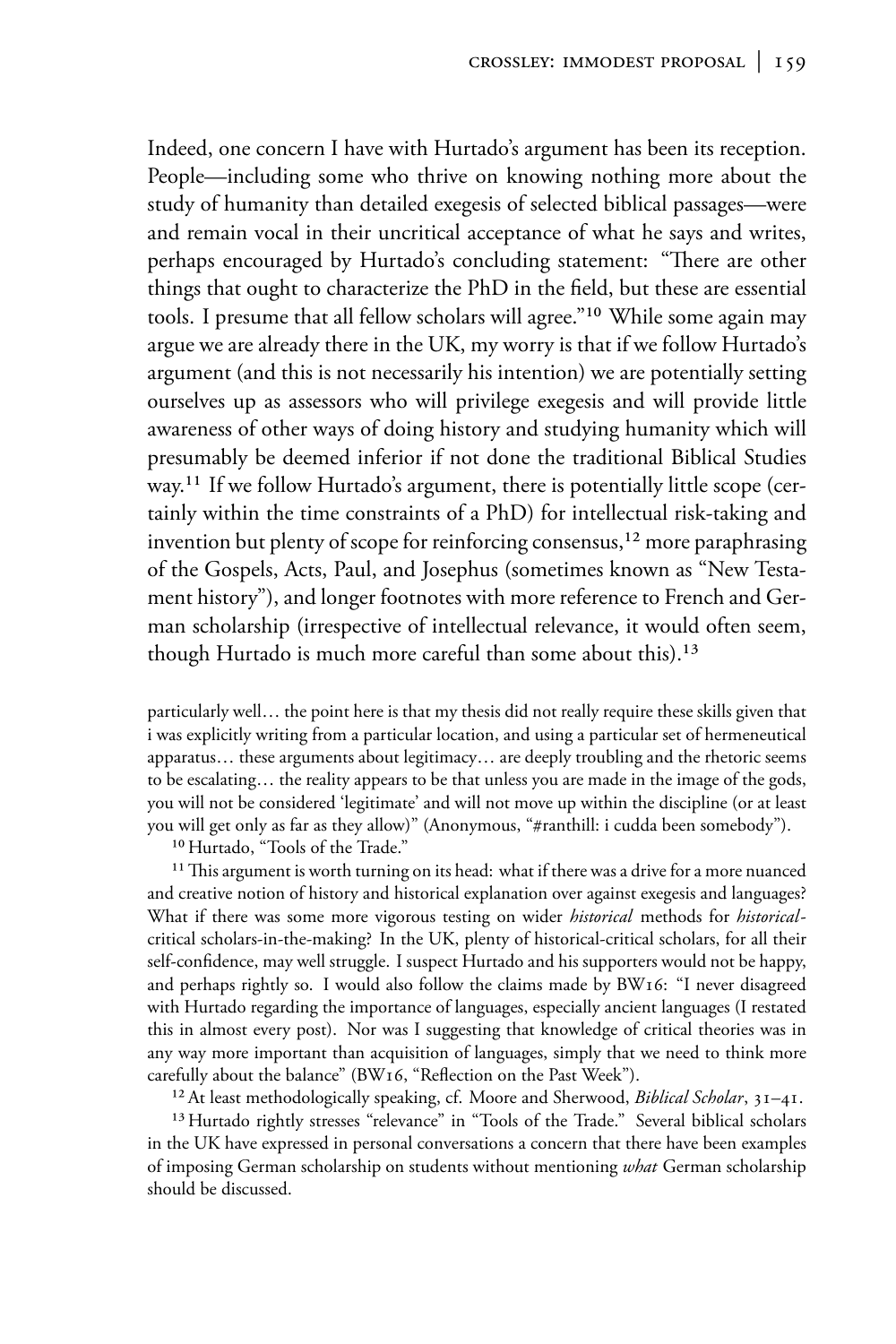As part of an intellectual exercise, it might be worth considering the work of Rodney Stark. Stark came to the study of Christian origins as a sociologist and without traditional training in the field. He produced a provocative book called *The Rise of Christianity: A Sociologist Reconsiders History*.<sup>14</sup> It was certainly flawed; there were mistakes and the lack of training did show at times, but his contributions on, for instance, social networks, conversion, and the growth of the Christian movement consituted an argument that some scholars of Christian origins have found to be compelling.<sup>15</sup> Stark's work also illuminates what happens when Biblical Studies becomes too insular and too detached from the Arts, Humanities, and Social Sciences: it misses out on different ways of thinking which might actually be of some benefit.<sup>16</sup> Stark is not the only non-specialist to get involved in the field (we might think of literary critics like Frank Kermode getting involved in the 1970s and 1980s) and hopefully there will be others. I don't have an answer to this but I think the following questions are worth discussing: would it be wrong for a PhD student with training in a different discipline or field of study to have produced this kind of argument? Would the thesis have failed?

### In Defence of Reception History

My implied "agenda" for Biblical Studies (or, indeed, "New Testament Studies" with Hurtado's arguments in mind), should already suggest that the concerns with ancient history and culture are too limited for understanding the field. There is now a long-established tradition of reception-historical approaches and of various approaches relating to critical theory, poststructuralism, and cultural studies.<sup>17</sup> Some of these approaches have involved

<span id="page-8-0"></span><sup>&</sup>lt;sup>14</sup> Princeton: Princeton University Press, 1996.

<sup>&</sup>lt;sup>15</sup> James T. Sanders, Charisma, Converts, Competitors: Societal and Sociological Factors in the Success of Early Christianity (London: SCM Press, 2000); James G. Crossley, Why Christianity Happened: A Sociohistorical Account of Christian Origins, 26-50 CE (Louisville: Westminster John Knox, 2006). Cf. Harry Maier, review of The Rise of Christianity: A Sociologist Reconsiders History by Rodney Stark, The Journal of Theological Studies 49, no. 1 (1998): 328-35.

<sup>&</sup>lt;sup>16</sup> See Crossley, *Why Christianity Happened*, chapter 1, for further detail on certain interdisciplinary omissions in twentieth century New Testament scholarship.

<span id="page-8-1"></span><sup>&</sup>lt;sup>17</sup> I am, of course, aware of the problems in distinguishing reception history from what is deemed to come before, not to mention the problems of assuming methodological differences between reception history and (say) historical criticism. I use the (artificial) distinction between "reception history" and "historical criticism" as a way of framing the debate with Hurtado who seems to be working with a rough chronological end point for New Testament studies. On the difficulties with a distinctive "reception history" see e.g., William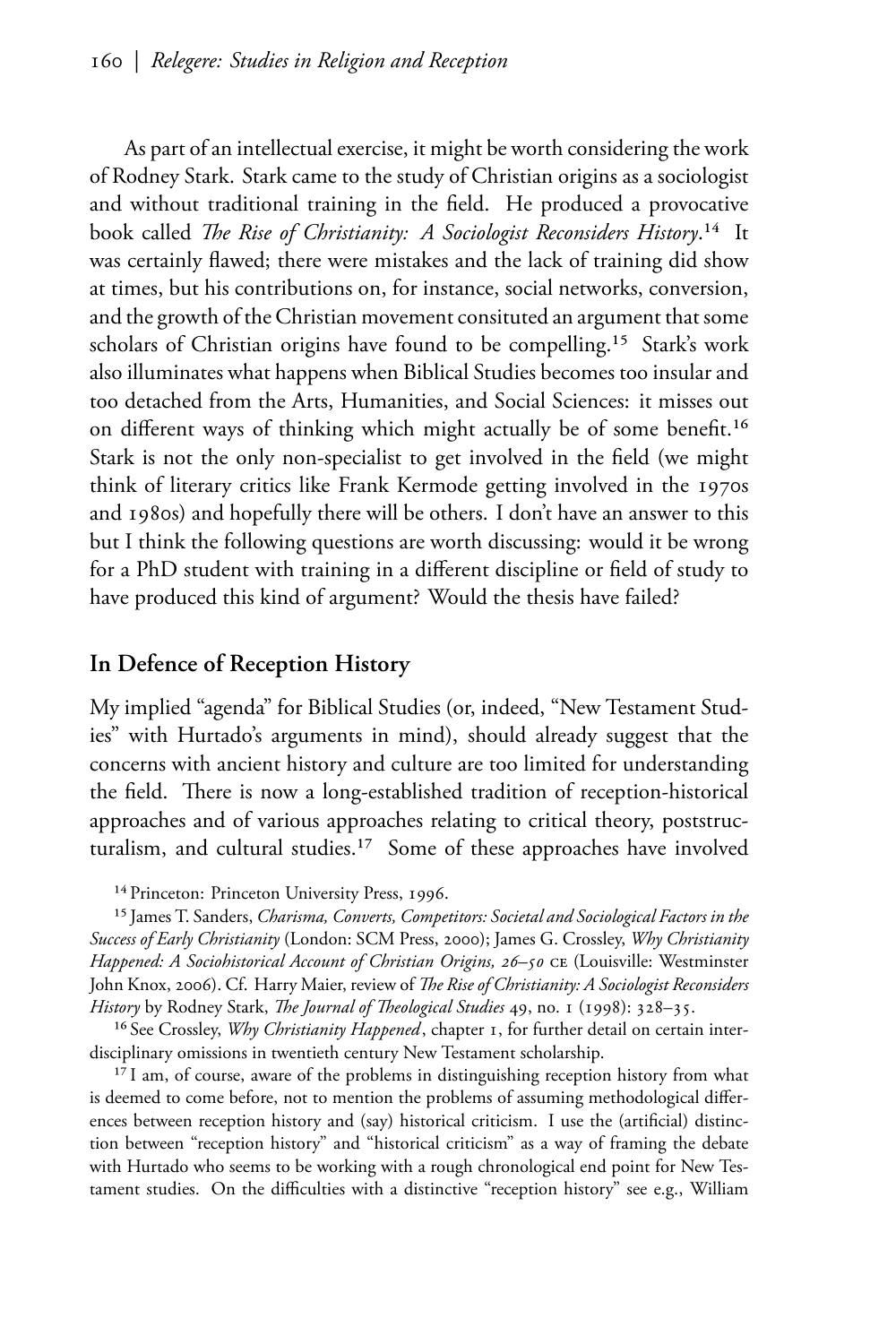ancient cultural contexts and "the original languages" but often this is not the case. Some applications of, for instance, postcolonialism, gender studies, and queer theory can require as much language skill as a form-critical investigation of a Gospel passage or an engagement with Pauline theology, although perhaps less so in the more contemporary reception variants of critical theory. Other major areas in contemporary Biblical Studies likewise show that drawing a boundary around the ancient cultural context is problematic. The use of Paul by various thinkers outside conventional Biblical Studies (e.g., Alain Badiou, Giorgio Agamben, Slavoj Žižek), although increasingly discussed by scholars who might reasonably be perceived to be biblical scholars,<sup>18</sup> have some discussion of language and show an appreciation of ancient contexts, but they are also at least as much about contemporary understandings of secularity, religion, universality, and Marxism.

As this in turn implies, there are also practical reasons why Hurtado's limited approach does not do justice to the field or, more narrowly, "the British doctorate." The study of the use, influence, and reception of the Bible and biblical texts is now a deeply embedded part of the field, with a clear presence at conferences and societies such as the Society of Biblical Literature, the European Association of Biblical Studies, Oceania Biblical Studies Association, and even the Society for Old Testament Study, not to mention a number of other conferences and societies around the world. Even the more conservative British New Testament Conference (BNTC) has a section on the use and influence of the New Testament. One of its key figures, John Lyons, has published a major article promoting reception history as potential "hope for a troubled discipline," while another BNTC regular, Markus Bockmuehl, has been calling for, among other things, "effective history" in New Testament studies, though his explicit theological concerns suggest a different agenda to that of Lyons.<sup>19</sup> In the UK, certain institutions—perhaps most—are associated with a more traditional historical approach to the biblical texts. Major British universities have departments of religion, theol-

John Lyons, "Hope for a Troubled Discipline? Contributions to New Testament Studies from Reception History," Journal for the Study of the New Testament 33, no. 2 (2010): 207-20; Roland Boer, "Against 'Reception History'," Bible and Interpretation, May 2011, http: //www.bibleinterp.com/opeds/boe358008.shtml.

<span id="page-9-1"></span><sup>18</sup> (Notably Ward Blanton of the University of Glasgow. See his Displacing Christian Origins: Philosophy, Secularity, and the New Testament (Chicago: University of Chicago Press,  $2007$ ).

<span id="page-9-0"></span><sup>19</sup> Lyons, "Hope for a Troubled Discipline?"; Markus Bockmuehl, Seeing the Word: Refocusing New Testament Study (Grand Rapids: Baker Academic, 2006).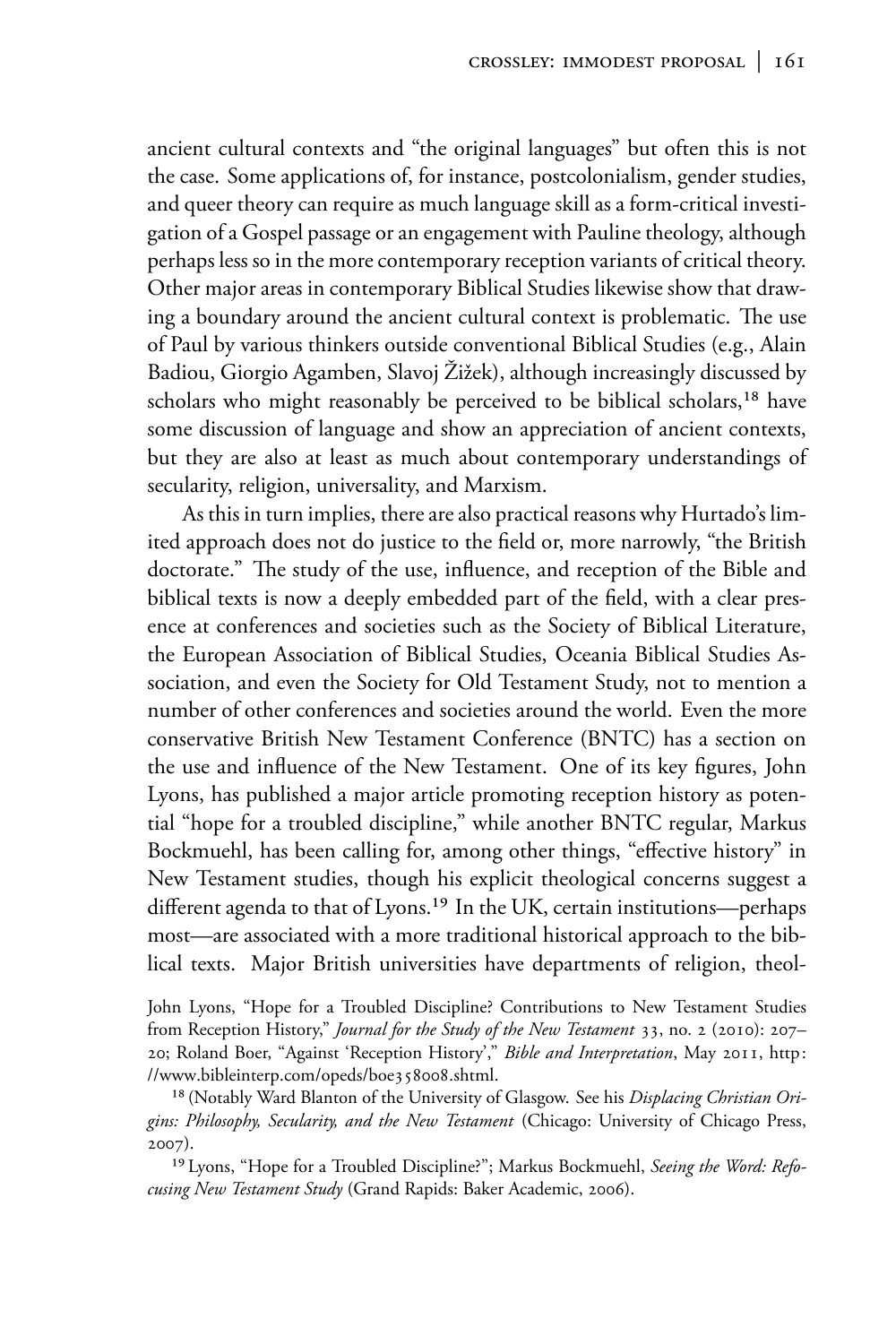ogy, and/or Biblical Studies where reception and related approaches play, or have played, a significant role (e.g., Glasgow, Sheffield, Leeds, Bristol, Birmingham, and Exeter), to the extent of being the dominant approach in certain places with numerous biblical scholars in post (including, for what it is worth, a number of senior positions) because of their work in reception history and interdisciplinary study. Even Oxford—not normally associated with the less traditional approaches—has a Centre for Reception History of the Bible headed by Christine Joynes and Christopher Rowland. There are now peer-reviewed international journals dedicated to these and related issues (e.g., Relegere: Studies in Religion and Reception, The Bible & Critical Theory, Biblical Reception, Postscripts, and Biblical Interpretation). Reception is also listed as one of the areas of significance for submissions to the relatively traditional New Testament Studies.

We might even suggest that reception is a hegemonic norm in the field. If training people for jobs is what PhDs are all about (let us just assume this for one moment) then avoiding reception history would not be wise as a blanket decision. Recently advertised jobs in the UK (e.g., Sheffield, Leeds, Bristol) have explicitly shown concern for more contemporary understandings of the Bible. If we were to "measure" what Biblical Studies is for, a doctorate in terms of dominant discourses in (say) the UK and North America-reception, critical theory, and the like-would have to be part of the definition for simple, practical reasons. If reception is not to be part of the British doctorate (and by extension the field of Biblical Studies), what should be done with the students with, or doing, PhDs in such areas? Do we refuse to have them in Biblical Studies from the start? What should we do with university departments and staff where reception plays a significant role?

But we can, of course, say something more positive about reception history than its mere embedded nature in the field. In one sense it is an obviously diverse subject requiring different skills for different questions. Clearly, if looking at the Bible in medieval France, certain specific language skills will be required. But what should we do about the use of the Bible in contemporary American politics, a significant area of contemporary reception-historical research? Methodological and theoretical literature notwithstanding, English is more or less the only language required, together with various interdisciplinary skills. PhD theses on the Bible and/in art, cinema, literature, pop music, etc. will all require specific skills but obviously not necessarily much in the way of the ancient languages so integral to Hurtado's model. My Sheffield colleague Katie Edwards works almost exclusively on the role of the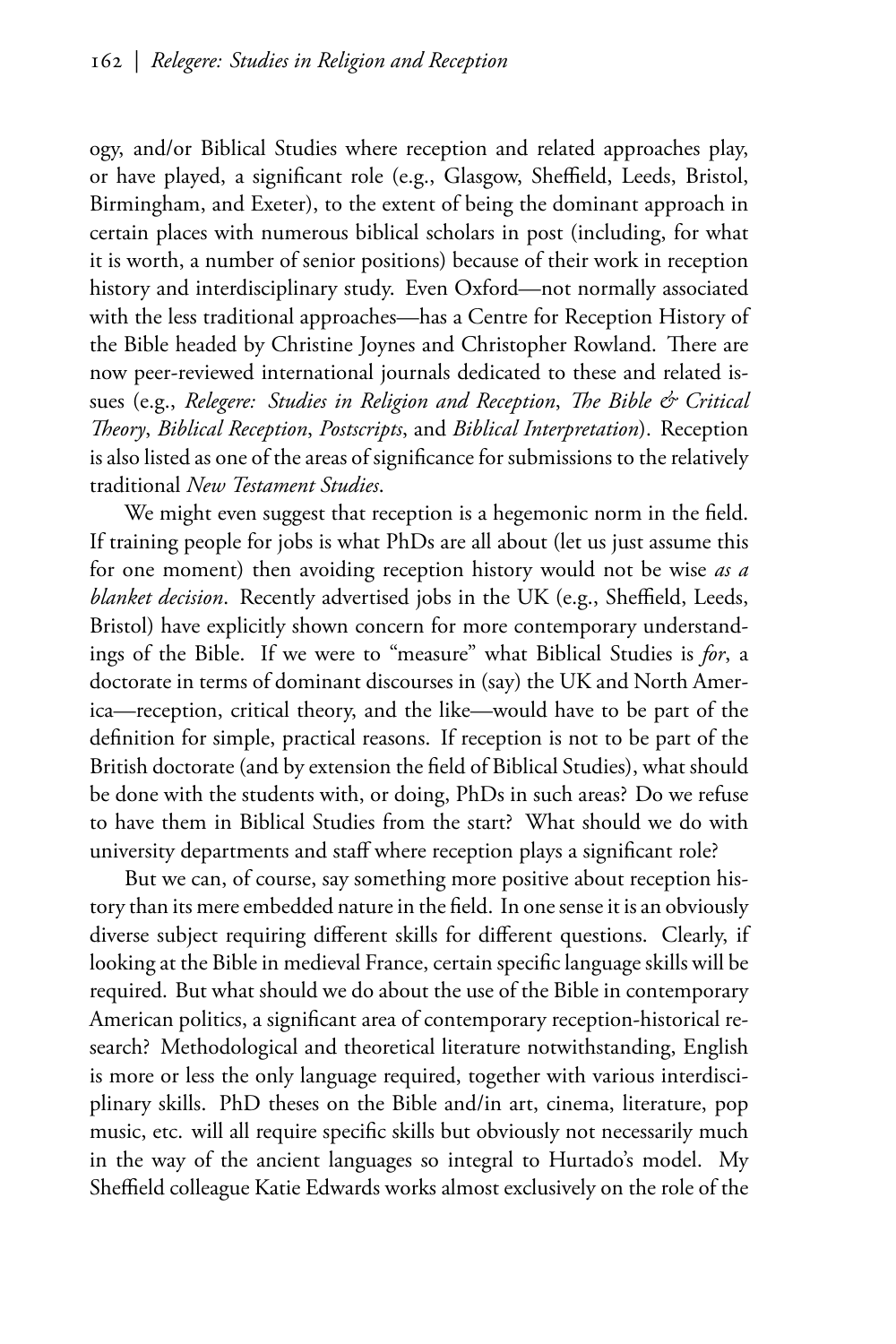Bible in advertising, fashion, and popular culture, and its intersection with race, nationalism, and global capitalism. Understanding such uses of the Bible is central to all her work and she obviously fits within the constructed boundaries of "Biblical Studies," yet dead languages are of no real use for her research and teaching. The key thing for this sort of reception is the use of relevant interdisciplinary skills from film studies, literary studies, critical theory, cultural studies, etc., each of which has a disciplinary language of its own.<sup>20</sup> There are many untapped original topics available to be researched, so the all-important "originality" might be a lot easier to achieve here than in a traditional historical critical-thesis, which may even give the field a certain legitimate longevity.

But, if we stop there and stay in our individual comfort zones, there is a real danger of the field being so fragmented and unconnected that there is little point in defending it as a whole. We might even put people in different departments and faculties across the university. This is echoed by Hurtado:

I would also suggest that there is a difference between gearing up to take part in a discipline and simply pursuing a given research project. So, e.g., one could trace the influence and reception of the Beowulf story in, e.g., modern English-language film and fiction, without acquiring the original language of the poem. But, to my mind, that wouldn't make one a scholar in the field of Beowulf and Norse poetry. Still a scholar, mind you, but not in that field.... But I would think still that someone gearing up to be a NT scholar (as distinguished from a cultural historian of modern life or an analyst of religious life and developments in contemporary societies, or religion-in-media studies), i.e., someone who wishes to engage the NT and early Christianity needs, at a minimum, the languages complement that I've talked about.<sup>21</sup>

<sup>20</sup> One anonymous senior Old Testament/Hebrew Bible scholar cited by Hurtado argued that "It all depends on the thesis" and that sounds about right to me ("Fair Comment"). It might be worth adding that we should not, of course, be expected to test a "Biblical Studies" doctoral candidate for their knowledge of Greek when they have been working on New Testament texts in twentieth-century pop culture. Otherwise, as John Lyons has pointed out to me in private conversation, we might not unreasonably face appeals or more, especially if we are not careful with what is imposed by scholars on PhD examinations at universities with their own specific criteria.

<sup>21</sup> Hurtado, "Languages, Theories, Approaches."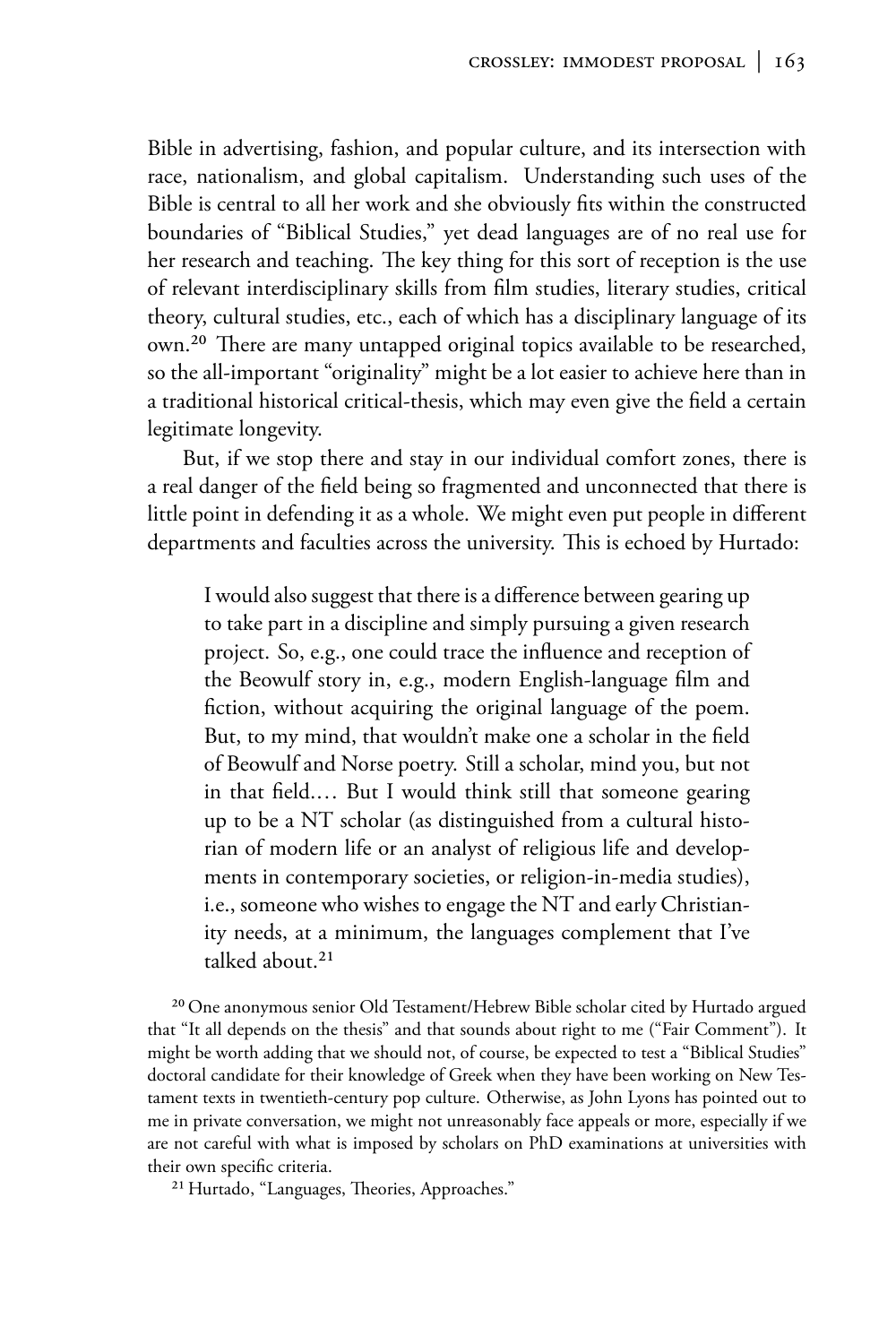Hurtado's point on the hypothetical Beowulf scholar is well taken, though Hurtado does not say what he would have done about those scholars and students working on reception histories in Biblical Studies contexts nor does he address the fact that reception has long been an established area in literary studies. But I think the Beowulf example is partly misleading. While not wanting to prevent the establishment of departments of Beowulf Studies, it is not comparable to the Bible in terms of use, influence, and frequency. An area of reception history which has been much discussed, and is to my mind central to the enterprise, is the very nature of biblical reception and its wider significance. And it is precisely this sort of approach that provides not only the coherence for a broader agenda for reception history but also something that can contribute towards a powerful defence of Biblical Studies as a whole.

Whether we like it nor not, then, the Bible is probably the most highprofile literary collection in Western culture (and perhaps beyond), turning up in all sorts of unexpected places. So understanding its reception and influence is a significant task for understanding humanity. Furthermore, the reception of the Bible opens up important areas of research, such as how the Bible and biblical texts have shaped, or become embedded in, for instance, gender, ethnicity, and politics—in other words, and somewhat dramatically put, understandings of what it has meant to be human. A particularly important example is Yvonne Sherwood's work on the "Liberal Bible" (a dominant mode of popular exegesis since the early modern period that continues to influence ways in which the Bible is understood in Western culture), which is both explicitly "Biblical Studies" and of value across disciplines and fields of study, showing just how significant, malleable, and resolute the Bible has been.<sup>22</sup> Indeed, we might want to follow Timothy Beal's suggestion that reception history should turn its attention more to the cultural production of *scripture* as a means of interpreting culture more widely and thus bring Biblical Studies still more firmly into the Humanities and Social Sciences.<sup>23</sup> In this vein, we might also develop Hugh Pyper's suggestion that, by way of analogies from memetics, the multiple manifestations of biblical books, versions, translations, and so on have facilitated the Bible's own survival.<sup>24</sup>

<sup>24</sup> Hugh S. Pyper, An Unsuitable Book: The Bible as Scandalous Text (Sheffield: Sheffield Phoenix Press, 2006).

<sup>&</sup>lt;sup>22</sup> Yvonne Sherwood, "Bush's Bible as a Liberal Bible (Strange though that Might Seem)," Postscripts: The Journal of Sacred Texts and Contemporary Worlds 2, no. 1 (2006): 47–58.

<sup>&</sup>lt;sup>23</sup> Timothy Beal, "Reception History and Beyond: Toward the Cultural History of Scriptures," *Biblical Interpretation* 19, nos. 4-5 (2011): 357-72.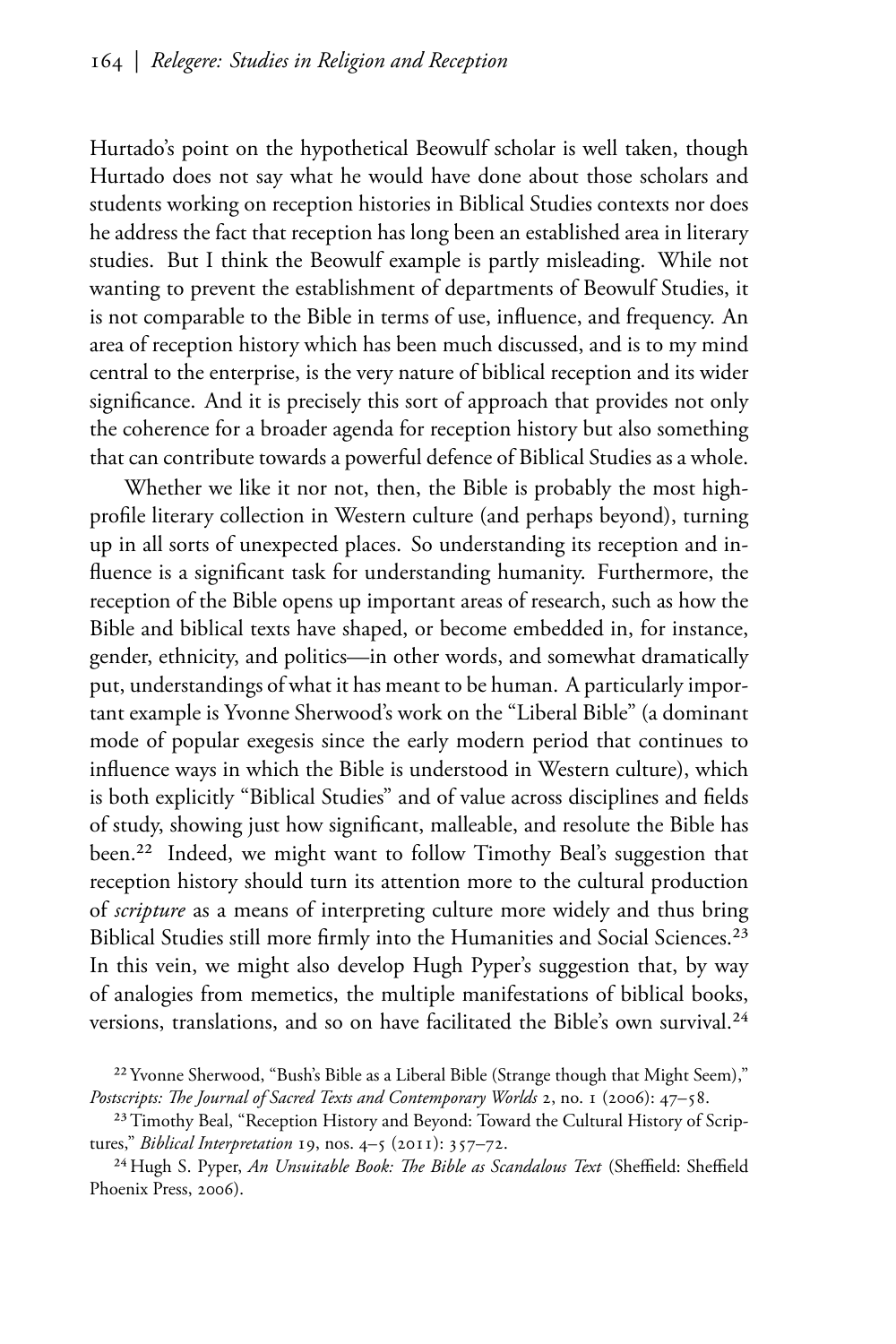But as well as this biologically influenced reading, we might also think more economically and see how the Bible has survived with reference to capitalism's relentless quest for new markets. We might think of how the Bible has survived in overtly "secular" contexts, including the masking of its language, with recognition possible only for those in the know, or for intrepid hunters of biblical texts working to uncover these uses.<sup>25</sup>

Thinking more specifically of biblical texts, we might want to follow the approach taken in David Gunn's book on Judges, viewing the specific text as a way to understand the history of ideas and the role biblical texts have played in that history.<sup>26</sup> Paul and the philosophers have had a long history of interaction (itself raising the question of the resonance of Pauline themes in Western thought), so why not emulate people like Ward Blanton, operating both within the field and comfortably interacting with critical theorists across other fields of study? These sorts of works are of significance to a distinctive "Biblical Studies" because if there is one thing some of us have learned about our esteemed colleagues in the Arts, Humanities, and Social Sciences, it is that there is a certain lack of awareness about the ways in which biblical texts have been at the heart of the history of ideas and in and around an array of cultural developments, including the most high-profile. Biblical scholars can illuminate these kinds of things because they are trained to do so. These bigger-picture approaches (and there are, of course, many more) allow us to move beyond lip service to the "importance of the Bible for however many people" argument as a standard defence of the field and to show how and why it has been so influential, how and why it has survived, and how and why it continues to survive in the most surprising of environments.<sup>27</sup>

There is an echo of this sort of reasoning in Hurtado's inaugural lecture:

A final reason why the New Testament is a valid university subject is that scholars in other disciplines of the modern university need the resources of New Testament scholars. Given the influence and relevance of the New Testament in subjects such as his-

<sup>25</sup> As happens, for instance, in pop music. See e.g., Deane Galbraith, "Drawing Our Fish in the Sand: Secret Biblical Allusions in the Music of U2," Biblical Interpretation 19, no. 2  $(2011): 181-222.$ 

<sup>26</sup> David M. Gunn, *Judges*, Blackwell Bible Commentaries (Oxford: Blackwell, 2005).

<sup>27</sup> Cf. Bockmuehl, Seeing the Word, 66: "On a more practical political note, effective history would at least enable New Testament scholars to give some substance to the rather hackneyed claim that their discipline matters because the New Testament is a canonical document of great influence."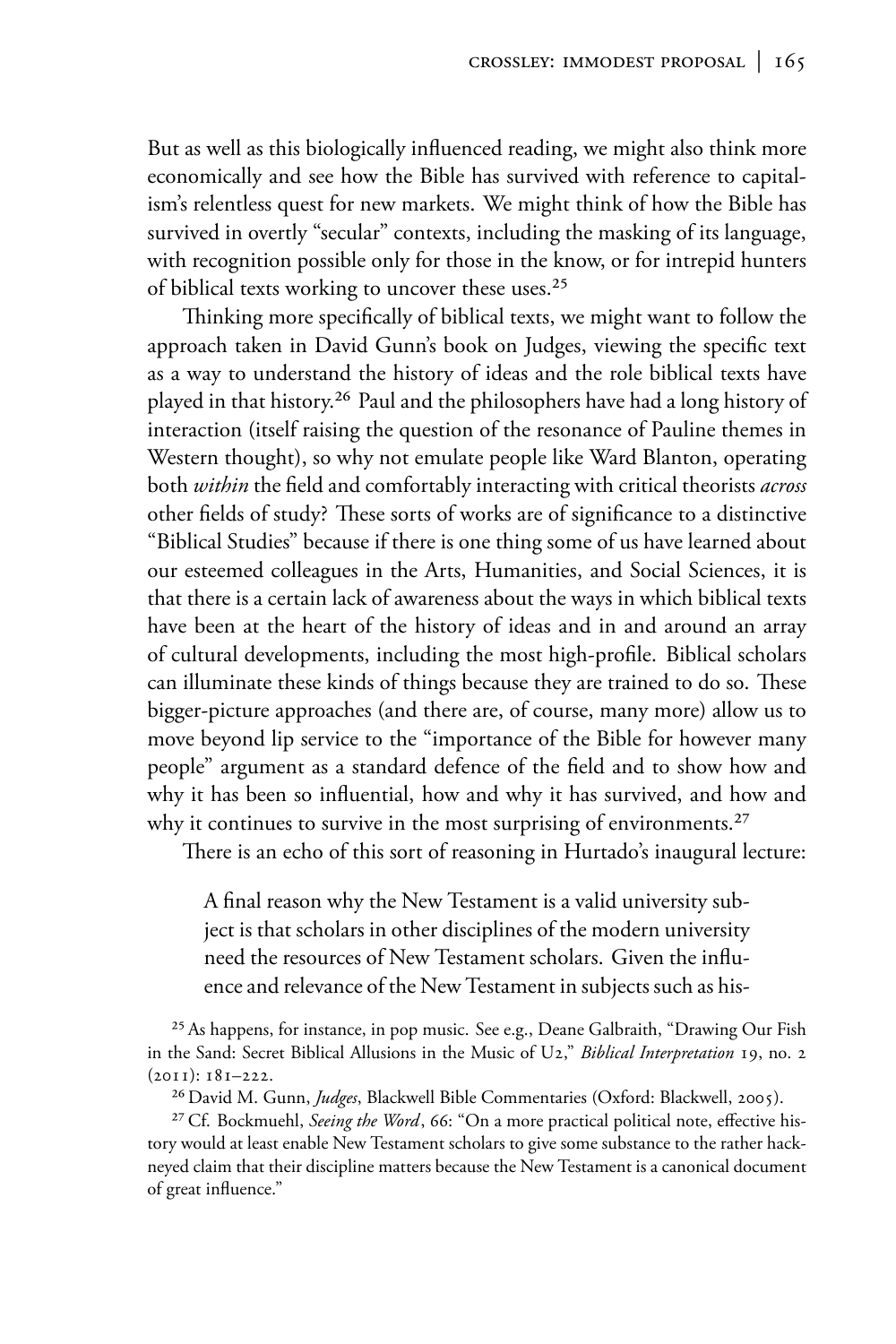tory, philosophy, anthropology, psychology, sociology, politics, art, literature, music, and other fields, even if it is not a university subject the New Testament will be referred to in university courses in a variety of disciplines, and claims will be made about what it has to say, but probably by people not really qualified to do so. The academically responsible alternative is reflected in the University of Edinburgh: The New Testament included among the university subjects vital to humane learning.<sup>28</sup>

This would seem to tally with a more ambitious vision for Biblical Studies. However, this is not quite the direction of Hurtado's argument. Almost by definition, if we go by the skills Hurtado demands of New Testament scholars (and again presumably, by implication, a Hebrew Bible/Old Testament scholar), the discipline remains largely limited to the ancient world. Where Hurtado does try to make connections across time, it seems he reins himself back in by keeping the focus firmly on the ancient ("the religious impetus that generated and initially shaped the tradition, and the founding ideas"):

There is an academic field of New Testament studies precisely on account of religious and theological interests in the these writings... it is precisely Christian beliefs of hundreds of millions of people and the Christian attempt to base these beliefs on the New Testament, or at least relate them to the New Testament, that makes the study of the New Testament an important university discipline.... The study of the theological affirmations in the New Testament is of obvious relevance to the continuing theological reflection within the Christian confessions, but this study also has relevance for the wider society as well. If New Testament studies is to contribute to society's need to understand Christian tradition, the religious impetus that generated and initially shaped the tradition, and the founding ideas that have been taken up in Christian history, then the modern university discipline of New Testament studies must give due attention to the religious/theological ideas of these writings.<sup>29</sup>

It seems, then, that this is indeed an implicit version of Hurtado's more explicit blog statement. This means, then, that there remains a disconnect be-

<sup>28</sup> Hurtado, "Questions for the Discipline," 163. <sup>29</sup> Ibid., 170.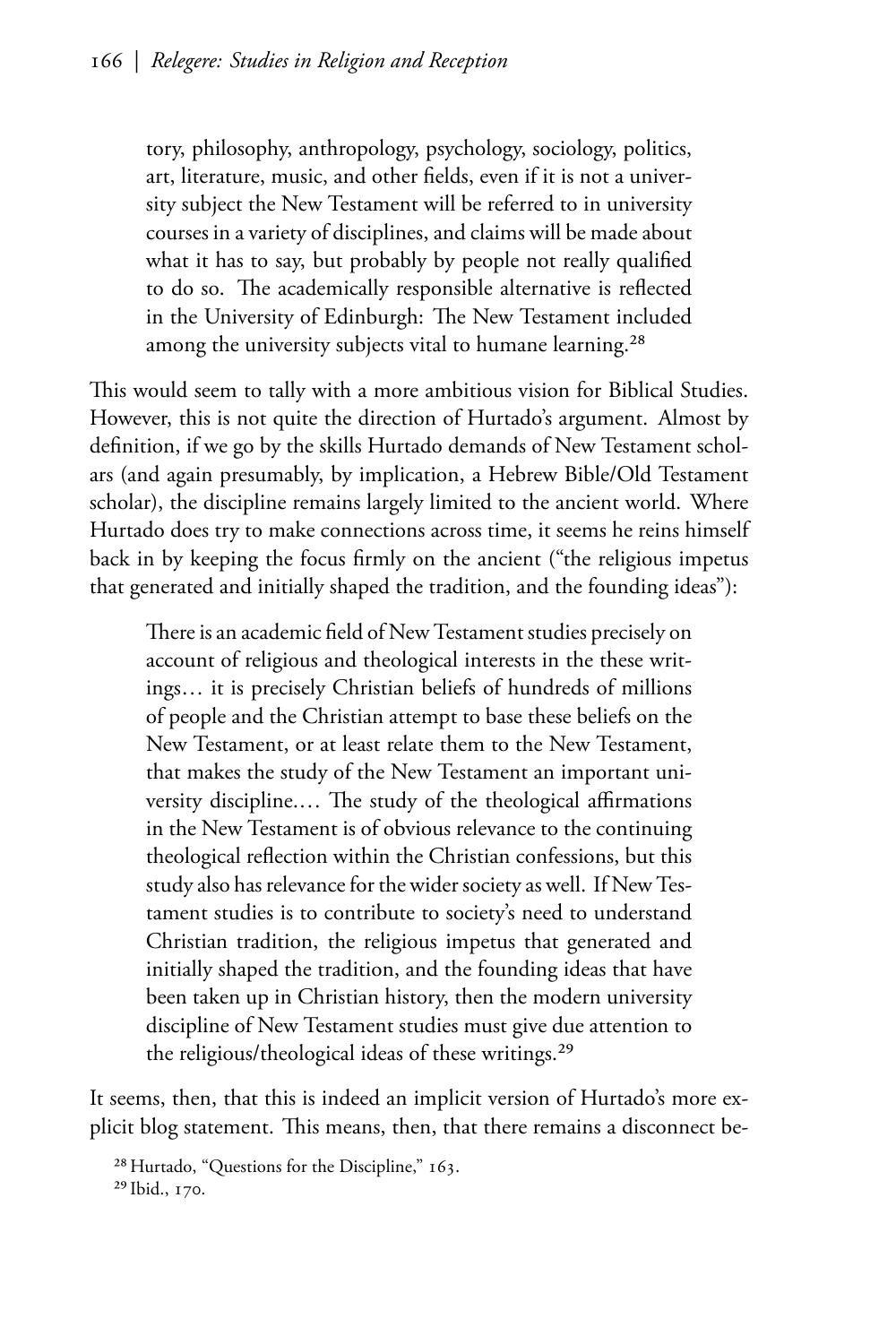tween Hurtado's vision of New Testament (and, presumably, Biblical) Studies and the use of the Bible in "history, philosophy, anthropology, psychology, sociology, politics, art, literature, music, and other fields" with which biblical scholars might engage. I am not convinced that it is enough simply to utilise scholarship on the biblical texts in their ancient cultural contexts and then to assume that this will sufficiently contribute to an understanding of the Bible for different disciplines and fields and in different historical and cultural contexts. After all, knowledge of the use, influence, and reception of the Bible and biblical texts would typically be more important than the results of historical or standard literary criticism for any study on (say) seventeenthcentury England, Søren Kierkegaard, military anthropology, William Blake, Sigmund Freud, Max Weber, American party politics, Caravaggio, pop music, or advertising. There will be complications, of course, e.g., the idea of "strong" and influential biblical narratives, but history is so littered with all sorts of weird and wonderful readings of texts that we should not put too much faith in the power of the idea of the "original" narrative. Presumably, then, experts in the use and influence of the Bible will generally be the people more qualified to engage with colleagues in other disciplines and fields than experts in the source-critical analysis of the Pentateuch or the Synoptic Problem.

## Internationalism

Hurtado's position as presented on his blog was criticised as being "Eurocentric" with a continuing bias towards Western scholarship to the exclusion of non-Western scholarship<sup>30</sup> and, more broadly, as a manifestation of the "closing of the Western mind," a manifestation of a more strident defence of Western culture with greater securitising of its borders and, ultimately, "a reactionary defence [of] a perceived golden age that has passed."<sup>31</sup> Hurtado responded by arguing that European languages "have been, and remain, considerably more important in the field, because far more important work is published in them across a far wider spectrum of matters. (By 'important,' I mean intended to have impact and relevance for the field as a whole.)"<sup>32</sup> However, there is something to the criticisms levelled by Boer and BW16,

<sup>&</sup>lt;sup>30</sup> BW16, "Victorian Straight-Jacket."

<sup>&</sup>lt;sup>31</sup> Boer, "The Closing of Larry Hurtado's Mind." More generally, see Moore and Sherwood, Biblical Scholar, e.g., 122-23.

<sup>&</sup>lt;sup>32</sup> Hurtado, "Encore."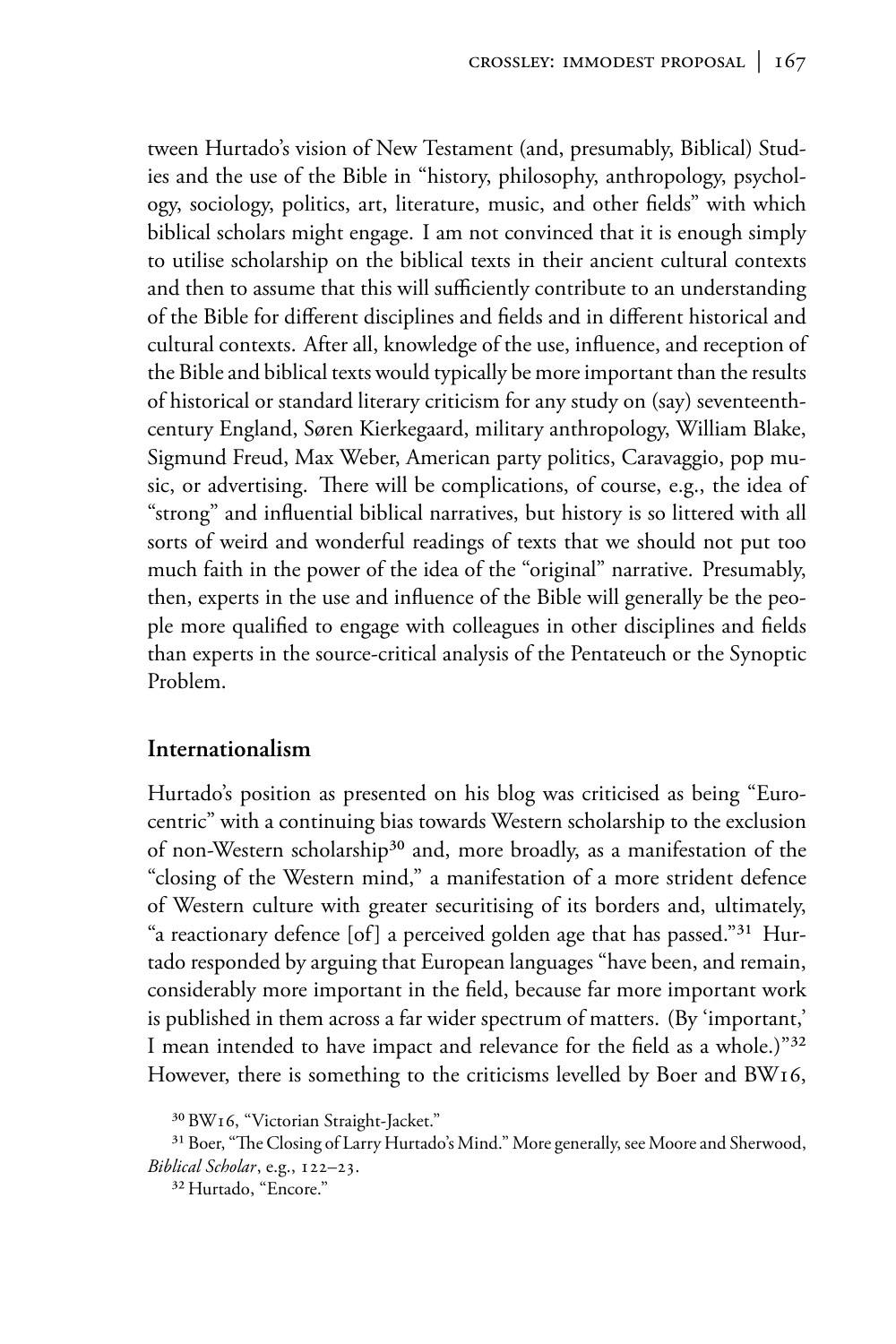because the problems Hurtado faces are partly a result of his narrow definition of "the field," which has the effect of perpetuating the dominance of historical-critical approaches. This is not, of course, to dismiss the importance of certain European languages on different debates (again, "It all depends on the thesis") but making such languages "essential" again limits what a PhD student can do and means that certain potentially creative and innovative scholarship with a distinct flavour of internationalism-not to mention sheer intellectual curiosity-is downplayed or even excluded by default.<sup>33</sup> The Bible is obviously present well beyond the walls of Western academia and there remains so much scope for greater interaction with a range of cultural and geographical contexts.

A more explicit internationalism has, historically, provided different insights and collaborations, even if some of these have not always penetrated into mainstream historical criticism. There are plenty of examples of success, but, historically, probably the most obvious success of a more internationalist agenda in Biblical Studies has been postcolonial criticism. While postcolonial studies remain fairly common in relatively mainstream Western scholarship, they owe much to greater collaboration away from comfort zones of historical criticism, even if they have become, in certain manifestations, the staple of the liberal academic in the English-speaking world. Again, does not greater collaboration open more intellectual doors? Another area of scholarship associated with postcolonialism has been a kind of metacritical approach to the Orientalist assumptions of Western scholarship pioneered by major thinkers such as Edward Said which has benefited greatly from interaction with ideas "beyond" the traditional boundaries. Yet, despite this being published by mainstream *biblical scholars* and generating academic discussion,<sup>34</sup>

<sup>33</sup> There is, in fact, an echo of this intellectual curiosity in Hurtado's argument, even if limited to a European example: "In my own PhD work, it proved very handy that I had Spanish, as two major articles in Spanish had been highly infulential [sic] but had not been subjected to adequate critical scrutiny" (Hurtado, "Encore"). Again, I would emphasise that wider engagement and greater curiosity can only enrich intellectual development without imposing (too many) restrictions on PhD students and scholars.

<sup>34</sup> For example, R. S. Sugirtharajah, Asian Biblical Hermeneutics and Postcolonialism: Contesting the Interpretations (Sheffield: Sheffield Academic Press, 1998); Elisabeth S. Fiorenza, Jesus and the Politics of Interpretation (New York: Continuum, 2000); Shawn Kelley, Racializing Jesus: Race, Ideology and the Formation of Modern Biblical Scholarship (London: Routledge, 2002); William E. Arnal, The Symbolic Jesus: Historical Scholarship, Judaism and the Construction of Contemporary Identity (London: Equinox, 2005); Caroline Vander Stichele and Todd C. Penner, eds., Her Master's Tools? Feminist and Postcolonial Engagements of Historical-Critical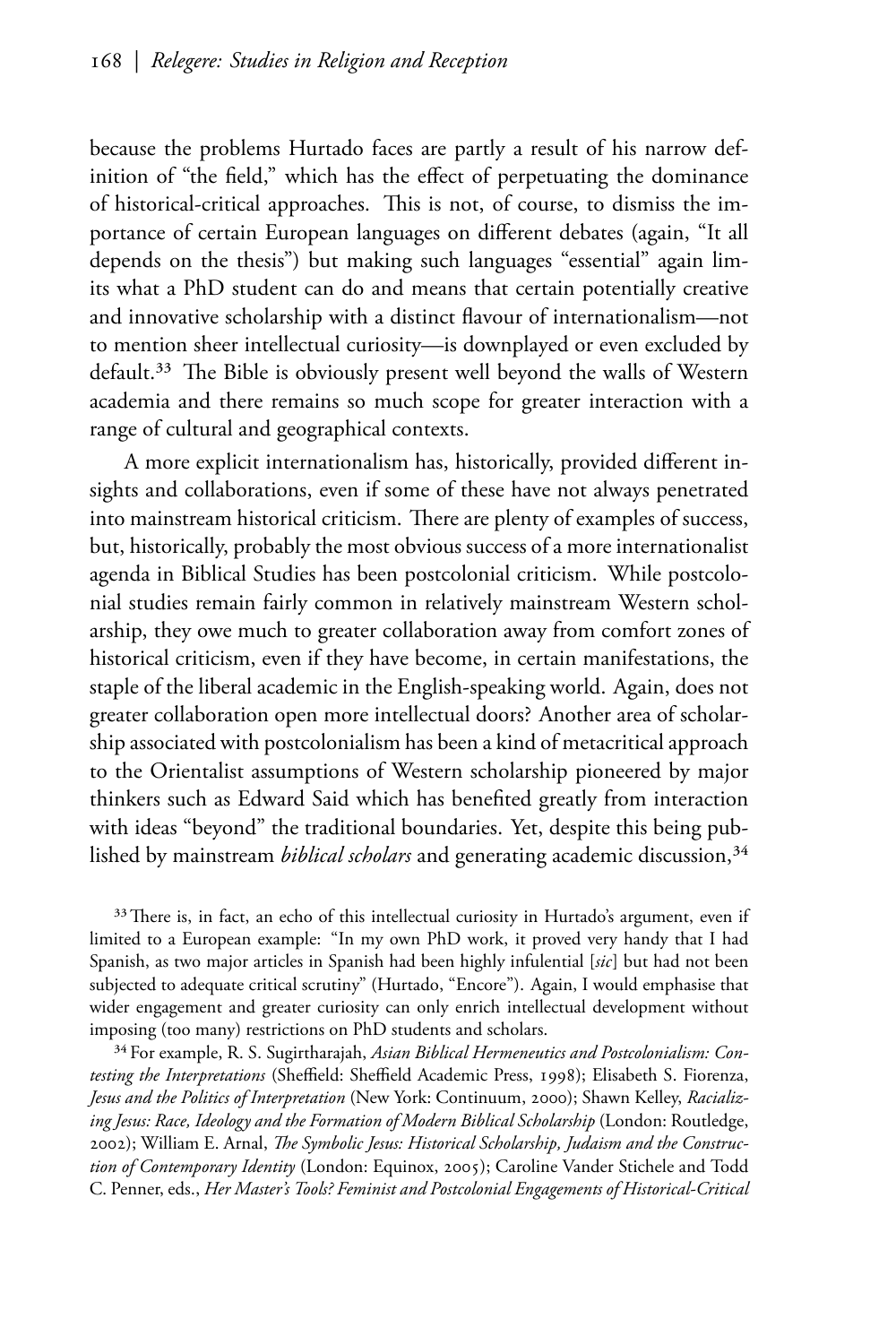it is noticeable (but not surprising) that the manifestations of such scholarship continue to be ignored in mainstream (historical-critical) scholarship, despite profound criticisms of issues such as "Jewishness" and the historicalcritical method itself. This is all the more worrying given the grand claims of self-awareness regularly found in Biblical Studies (often under the banal cliché, "we all have presuppositions"). This alone might suggest that the more insular historical-critical model advocated by Hurtado means the field is not sufficiently engaging with scholarship which has come from "outside" and which challenges its very assumptions. Whether this was or is intended by Hurtado or not, it has been and remains a serious consequence of this sort of thinking.<sup>35</sup>

There is a danger of lapsing into a cosy liberal multiculturalism and simply listing all the wonderful things people do in different contexts even while being largely ignored by, say, major historical Jesus works or the endless tomes of Pauline theology and thereby perpetuating the credible centre by tolerating the existence of a range of exotic Others (who may not necessarily be deemed fully qualified).<sup>36</sup> For now, we might tentatively turn to the ways in which internationalist scholarship ought to be promoted. There are what should be obvious ways of fostering this sort of internationalism, such as actively encouraging regular collaborations between seemingly different perspectives and locations. But there are ways academics can act more locally for the greater Biblical Studies good. Many academics in higher education still actually have some control of the modes of production in universities, even if some are barely aware of it. Obviously, with more and more market-driven forces in universities, there may well be increasing pressures on the content of the service provided. In cases relating to, for instance, challenging corporate influence or engaging anything concerning Israel-Palestine head-on,

Discourse (Atlanta: Society of Biblical Literature, 2005); Blanton, Displacing Christian Origins; James G. Crossley, Jesus in an Age of Terror: Scholarly Projects for a New American Century (London: Equinox, 2008); Laura Nasrallah and Elisabeth S. Fiorenza, eds., Prejudice and Christian Beginnings: Investigating Race, Gender, and Ethnicity in Early Christian Studies (Minneapolis: Fortress, 2009).

<span id="page-17-0"></span><sup>35</sup> As comes through strongly in R. S. Sugirtharajah, ed., Still at the Margins: Biblical Scholarship Fifteen Years after the Voices from the Margin (London: T & T Clark, 2008).

<sup>36</sup> Cf., e.g., Tat-siong Benny Liew, "When Margins Become Common Ground: Questions of and for Biblical Studies," in ibid.; Caroline Vander Stichele and Todd C. Penner, Contextualizing Gender in Early Christian Discourse: Thinking beyond Thecla (London: T & T Clark, 2009), 168-69.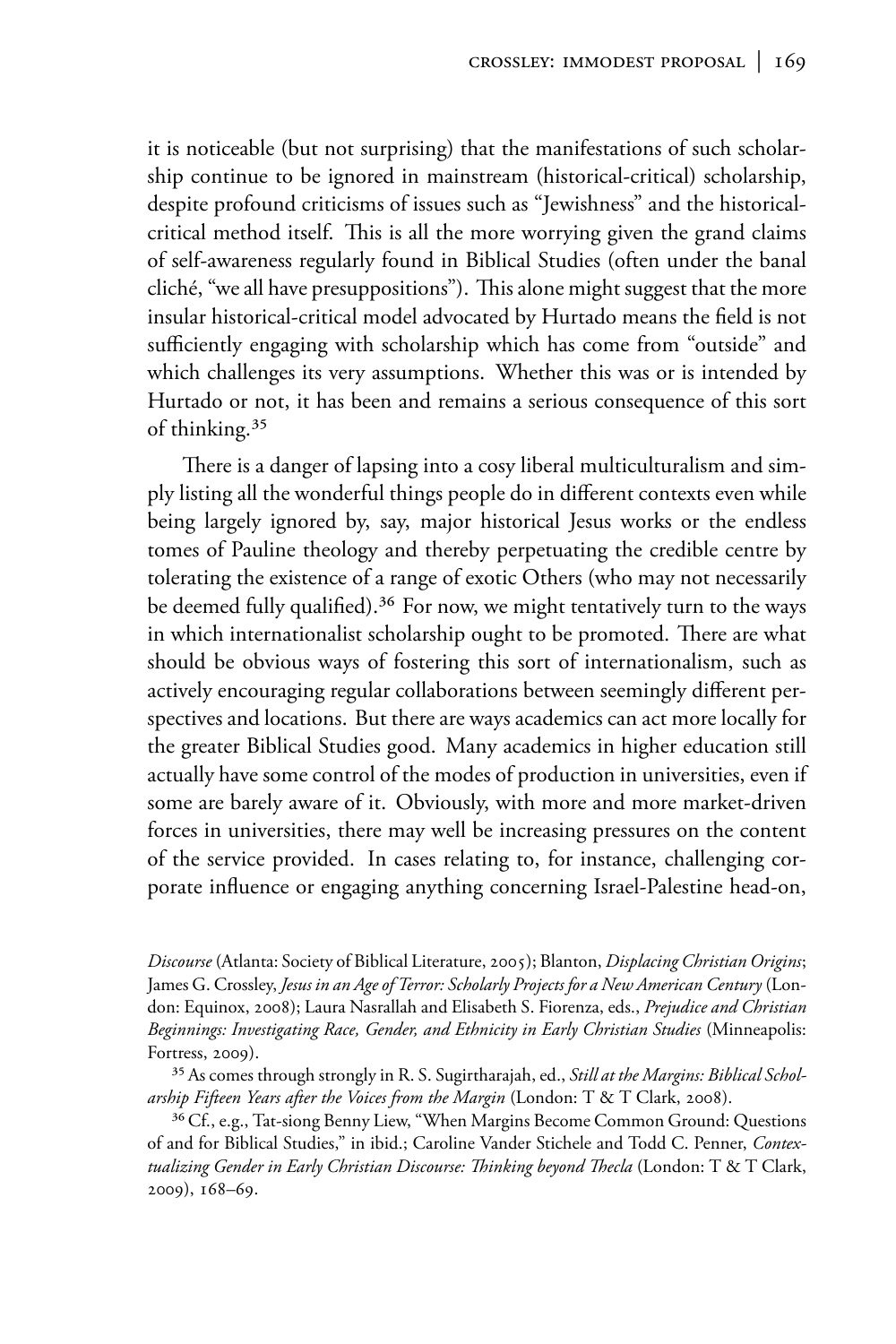there will be tough battles to be fought.<sup>37</sup> But bringing a greater internationalism firmly to the fore in the field of Biblical Studies means that academics must get such an agenda on the curriculum, into departmental agendas, into research, and so on. It really is not that difficult. The system might be evil but that doesn't mean we can't have some fun with it.

### "Value"

This brings us to perhaps the crux of the issue: the "value" of the field of study. Hurtado frames his argument in terms of the initial question posed to him at his interview for his professorial chair: "Why should the New Testament be a subject taught in a modern tax-supported university?"38 One way to answer this has been to make a connection between the field (and Arts and Humanities more generally) and employment, and I am sure many successful cases have been made. But one problem with pursuing this line of defence is that disciplines and fields of study are deemed increasingly relevant in term of market demand and their economic value. We might recall Stewart Lee's story about Margaret Thatcher's visit to St Hilda's College, Oxford. When the student said she studied Norse Literature, Thatcher was said to have replied, "What a luxury."<sup>39</sup> And this gets to the heart of the current issue on the value of Humanities subjects, subjects often deemed lacking in economic value (as indeed are some of the sciences), and the nature of universities more generally.<sup>40</sup> In the UK, this concern for value has been recently influenced by the Independent Review of Higher Education Funding and Student Finance (for English universities, published 2010), headed by Lord Browne, former Group Chief Executive of BP.<sup>41</sup> This report had a significant influence on the introduction of increased tuition fees in the UK. The language of the market and the "common sense" notion of education

<sup>37</sup> Cf. Clare Dyer, "Aubrey Blumsohn: Academic Who Took on Industry," British Medical Journal (2009): 339:b5293.

<sup>38</sup> Hurtado, "Questions for the Discipline," 158.

<sup>39</sup> Stewart Lee, "Will Cameron's recipe for 'successful' films result in a glut of silent comedies?" Observer, January 22, 2012, http://www.guardian.co.uk/commentisfree/2012/jan/2 2/stewart-lee-david-cameron-pinewood-film.

<sup>40</sup> See now Stefan Collini, What Are Universities For? (London: Penguin, 2012). If there were a 'must read' for anyone needing to defend Humanities subjects in the modern university, this would probably be it.

<sup>41</sup> John Browne et al., Securing a Sustainable Future for Higher Education: An Independent Review of Higher Education and Funding and Student Finance (12 October, 2010), http://her eview.independent.gov.uk/.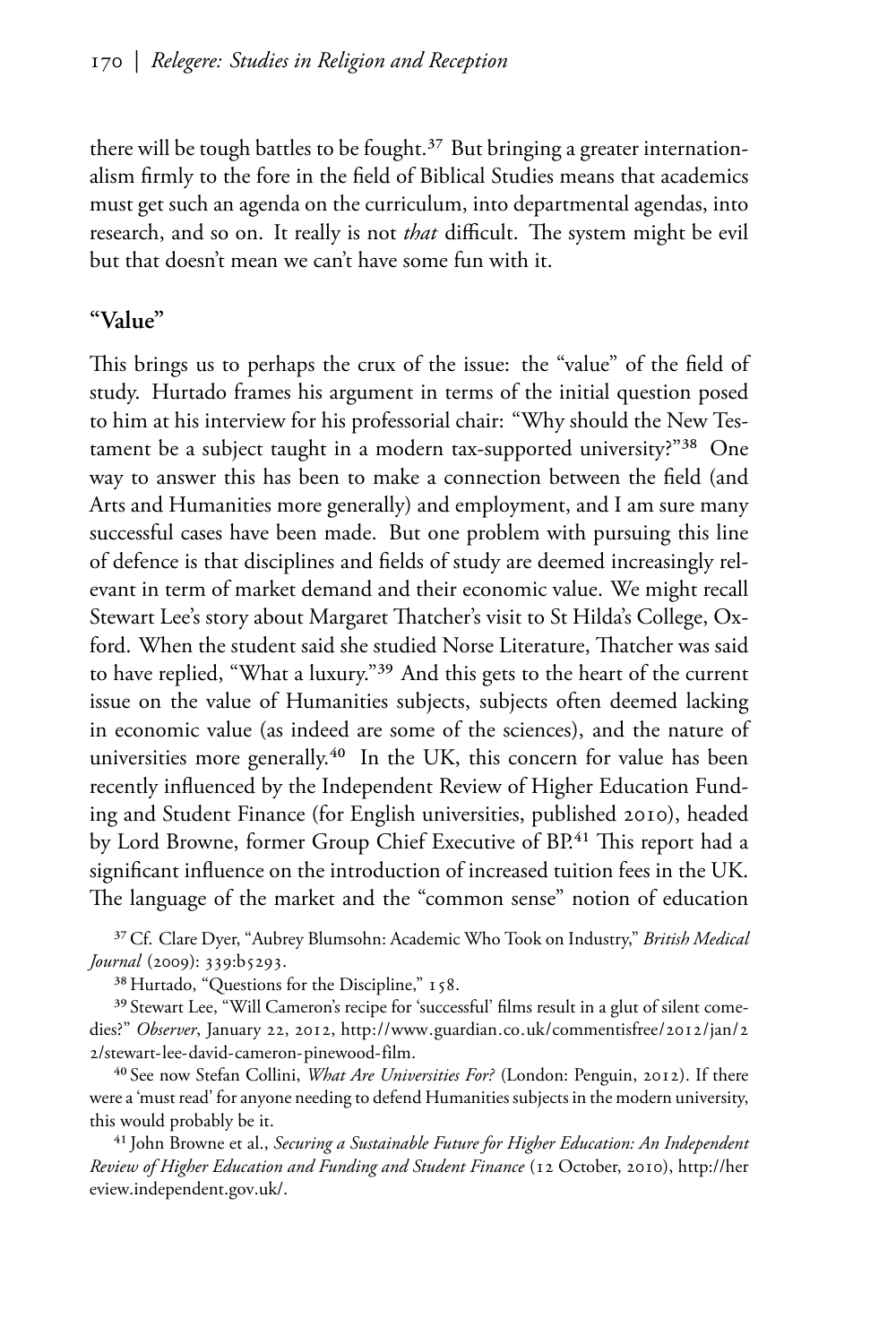as a commodity are clear enough: "The money will follow the student"  $(6)$ ; "genuine competition for students" (10); "the increase in employed university graduates accounted for 6% of growth in the private sector... Employing graduates creates innovation, enabling firms to identify and make more effective use of knowledge, ideas and technologies" (16); "demand led competition" (36); and "institutions will face increased competition. They will compete for students"  $(51)$ .

We need to resist this if we want to promote Biblical Studies as an Arts and Humanities subject as outlined here, or indeed as outlined by Hurtado. As Peter Thompson put it, the hypothetical street cleaners who are believed to be resentful that their taxes are being wasted—and hence justify this move towards a more neoliberal model of university education- is an "ideological cloud" put out by the dominant ruling class to gather more of the surplus to itself and that value to this class is only measured in pounds, euros, and dollars.<sup>42</sup> From the perspective of the ruling classes, or at least the dominant neoliberal perspective, education has to be the exploitation of human intellectual labour. Here, commodity value becomes the only value. There are some very simple reasons for celebrating an alternative understanding of the value of the Arts and Humanities. Without Arts and Humanities we would lack in knowledge about no less than what it has meant to be human.<sup>43</sup> As Peter Thompson argues, much of humanity has been about seeking patterns out of chaos, establishing the multiple contingent events that got us to where we are (and possibly where we might be going), and unravelling the assumptions of the end point. It is precisely the absence of value (economically understood), Thompson suggests, that guarantees another kind of value for human beings in our understanding of how we fit into the world. It is not

<sup>42</sup> Sam Ladkin, et al., "Against Value in the Arts and Humanities," University of Sheffield (February 23, 2012), http://www.shef.ac.uk/faculty/arts-and-humanities/ research-innovation/events-activities/againstvalueinaandh. A podcast, including Peter Thompson's lecture, is available at http://uecho.shef.ac.uk:8080/ess/echo/presentation/ 2490a955-7c12-4b64-bf31-c2a4e8c65bd8/media.mp3.

<sup>43</sup> We might also argue along these lines: if something is not deemed of "value" in terms of the market then is there not something potentially subversive about certain topics that do not meet market demand? Cf. e.g., Terry Eagleton, After Theory (New York: Basic Books, 2003), 39-40; Eric Repphun, "Dysenchanted Worlds: Rationalisation, Dystopia, and Therapy Culture in Ninni Holmqvist's The Unit," Dunedin School, September 25, 2009, http: //dunedinschool.wordpress.com/2009/09/25/dysenchanted-worlds-rationalisation-dysto pia-and-therapy-culture-in-ninni-holmqvist's-the-unit/; Slavoj Žižek, Living in the End Times, revised edition (London: Verso, 2011), 411-12.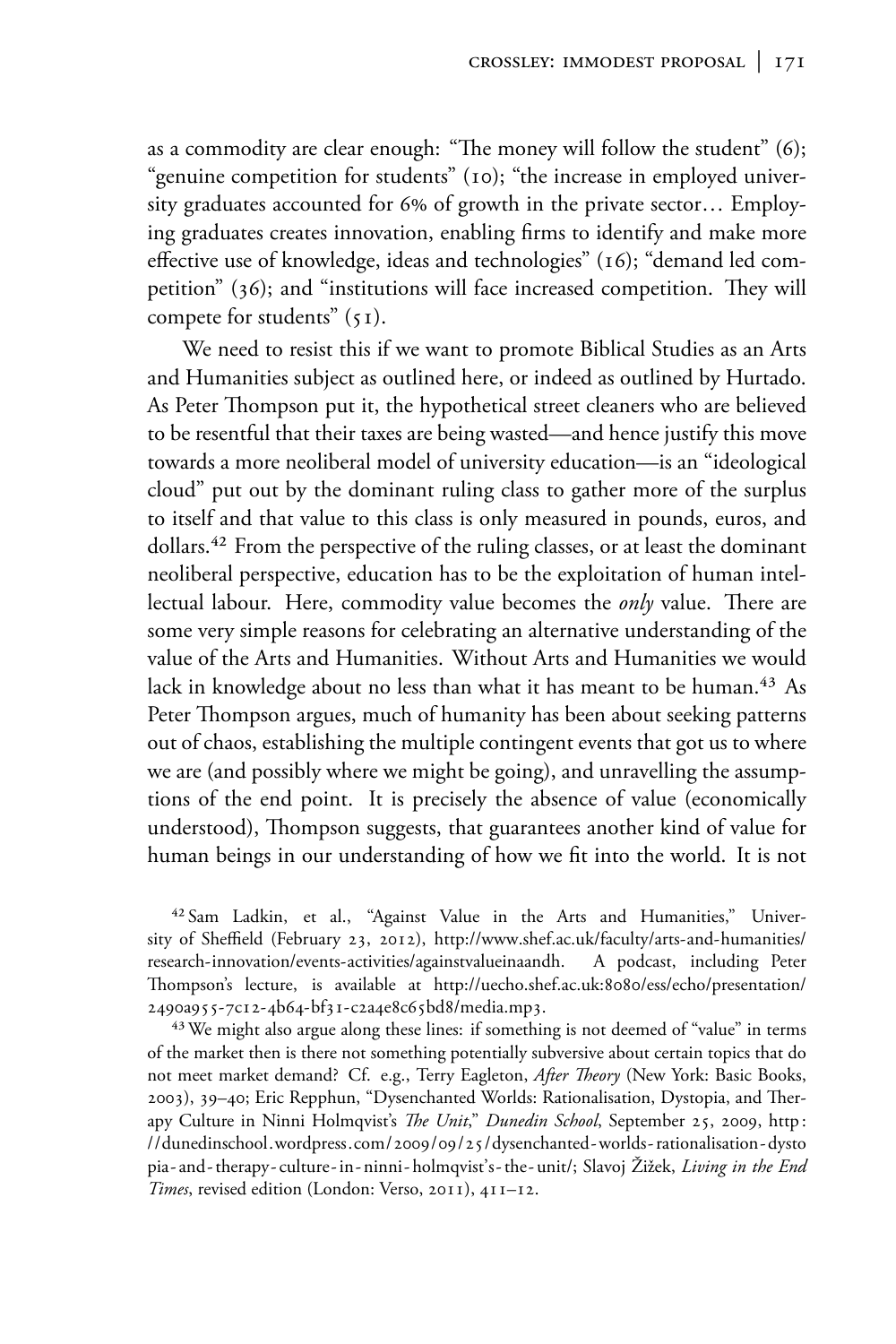without reason that it is often remarked (as Thompson himself does) that the intellectual function of universities can be viewed in a similar way to another institution from the feudal era; the universities become a kind of monastery, working to preserve learning through the ages.

And does not the bigger picture vision of what Biblical Studies I am arguing for here become a part of an alternate definition of value? Whether that definition also has commodity value can be debated, but it certainly has value in helping us to understand how and why the Bible originated, how and why it developed and survived, how and why biblical texts got to the multiple places they are today, why people felt the need to engage with biblical texts en route, why there is loathing, despising, love, and indifference—all the while adding something to our understanding of what it has meant and means to be human.<sup>44</sup> Certainly we need the indispensible experts in the different manuscript traditions, in Greek, Hebrew, Aramaic, and so on, but we need so much more to explain how we got to where we are today with a collection of texts that have remained with us. The Bible is not simply the preserve of the pious; it is, in fear of being rebuked by Moore and Sherwood, a window to understanding humanity over hundreds, even thousands of years.<sup>45</sup>

<sup>44</sup> But despite all this, I still think we should be wary of getting too close to, or retaining, an aristocratic model of scholarship where well-paid senior academics sit around, presumably untouched because they are very clever and worthy of thinking about obscure things. This is partly why I think certain forms of external engagement are important. I may well regret writing this, but I also have some sympathy with Roland Boer's "University of Utopia" which "does not overpay its staff in return for overwork" but provides a comfortable but not excessive salary with the savings going towards "paying adequate administrative staff, more teaching positions, multiple PhD scholarships, and a world-class library." ("University of Utopia," Stalin's Moustache, September 25, 2009, http://stalinsmoustache.wordpress.com/2009/09/2 5/the-university-of-utopia/.)

<sup>45</sup> Again, I stress that this defence applies equally to Hurtado's definition of "the discipline," although I would suggest that if we accept the wider, more ambitious definition, the field would contribute much more to the Humanities. It might be possible to read the above as more of a critique of Hurtado's liberal position on the importance of critical New Testament studies for pluralist democracies. Compare here Markus Bockmuehl's criticism of Hurtado cited above as an example of what he called "the rather hackneyed claim that their discipline matters because the New Testament is a canonical document of great influence" (Seeing the Word, 66): "So the largely phenomenological and descriptive account of New Testament studies developed in the Edinburgh inaugural lecture of Hurtado, 1999: additional justification for tax-funded teaching of the New Testament at public universities is somewhat optimistically sought in the tolerance that such study fosters in a religiously pluralistic world. In early-twenty-first-century Britain at least, it is difficult to see evidence that nonconfessional study of the New Testament in departments of religious studies and theology has noticeably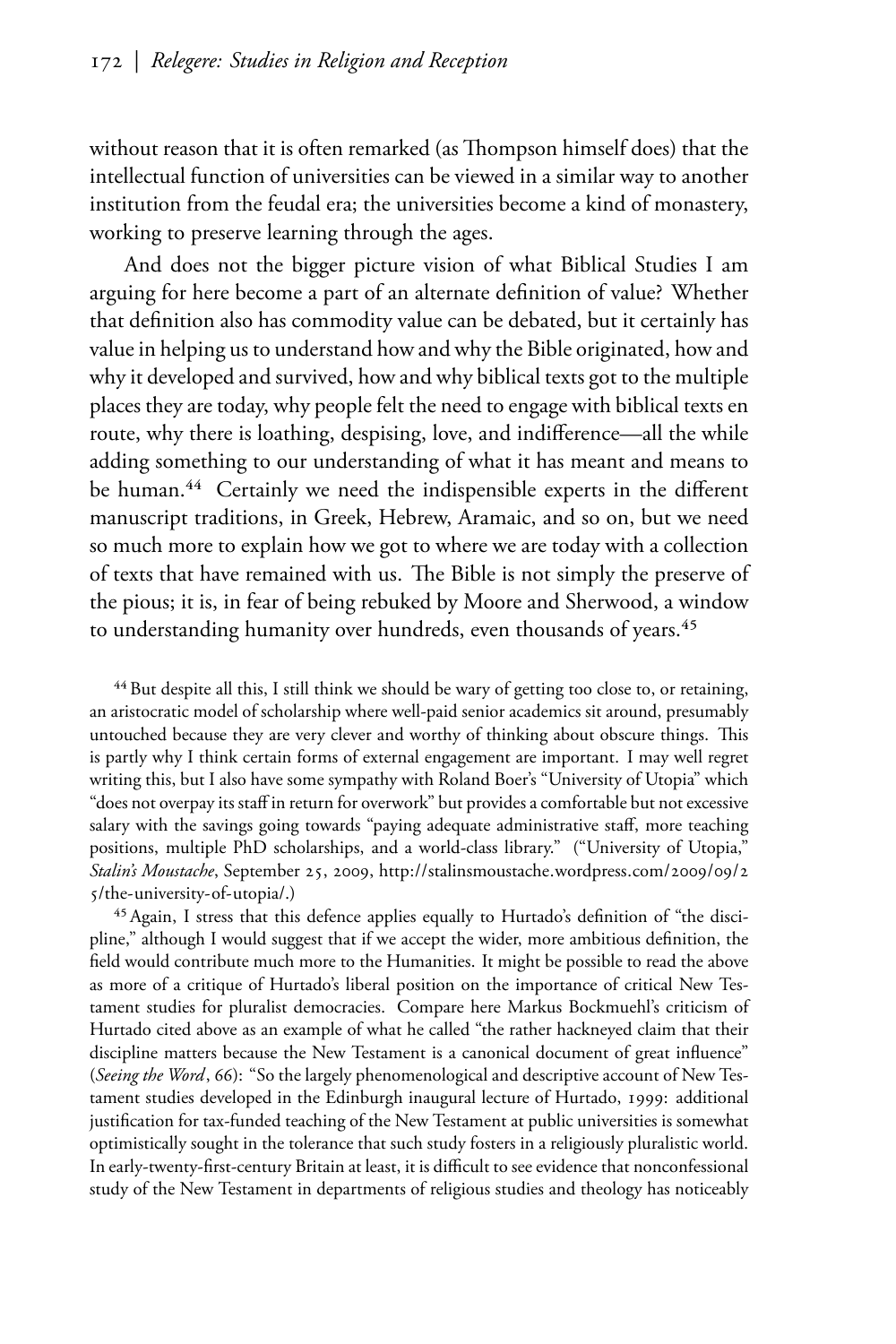The reductive understanding of value as economic exchange or use value is one very good reason to be nervous about those who believe that academia should unquestioningly serve the ruling classes and dominant ideologies. The journalist and trained religious studies scholar, Nathan Schneider, recalls his American Academy of Religion experience and accompanying epiphany:

The AAR was at the enormous new Washington, DC convention center. Fittingly, one of the plenary speakers was Madeleine Albright, the former secretary of state who had just written a book about why religion is so important.

What I remember her saying, which stuck with me and probably a lot of the other graduate students in the hall, were things like this: "Our diplomats need to be trained to know the religions of the countries where they're going." And: "I think the Secretary of State needs to have religion advisors." I hadn't really thought of it that way before, but it made great sense, especially with someone like Albright saying it. Religion is everywhere. It does matter. The ongoing sectarian violence in occupied Iraq had turned the headlines into daily reminders about the consequences of not taking religion seriously—to say nothing of politics in DC back then. Yes-sounds like a job for a religion scholar.

Here, I stand with Madeleine Albright: the world can't afford to wait for religious studies to grow up. It has come of age. It's time to be more confident about what the field has to offer. I've come to think that it imparts skills more valuable than most of those who teach and learn them even know.<sup>46</sup>

Schneider continues by drawing on ideas of engagement with "the world" in the language of commerce and, unsurprisingly given his interests, buys into the humanities-as-commodity rhetoric.<sup>47</sup> But he also has a critique of a certain type of religious studies scholar:

enhanced tolerance for biblical beliefs and practices in society at large. There are better justifications for university-based religious study as appropriately pursued from either a purely phenomenological or a faith perspective, whether Christian or otherwise" (Ibid., 66–67n54).

<sup>46</sup> Nathan Schneider, "Why the World Needs Religious Studies," Religion Dispatches, November 20, 2011, http://www.religiondispatches.org/archive/culture/463 6/why\_the\_world\_needs\_religious\_studies\_/.

<sup>47</sup> "Traders have to know how to temporarily avoid inconvenient subjects long enough to get what they're looking for. They learn to be careful around the sensitivities of others.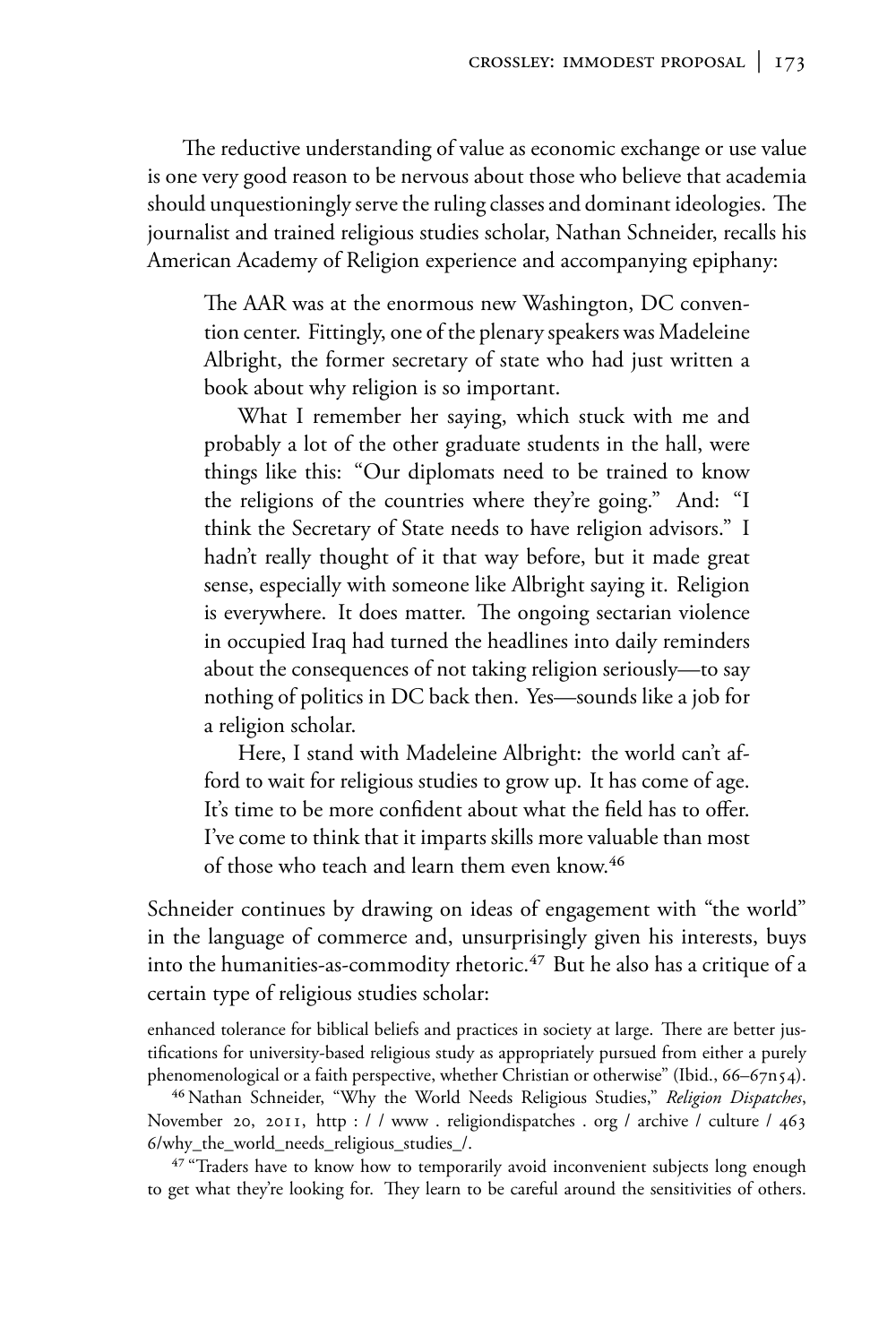To make matters worse, the field faces critics from within: wellmeaning but destabilizing attempts by religion scholars to rethink and reinvent the whole enterprise from the ground up, even to the point of unsettling its foundations. (Fitzgerald's The Ideology of Religious Studies and McCutcheon's The Discipline of *Religion* come to mind.) These are important exercises, but they exact a cost. When religion scholars forget how much the world outside the academy needs them, they can be prone to theorize their own field into oblivion.

By the logic of Schneider's own argument, this makes sense. Quite simply, he is asserting that academic religious studies should be a willing handmaiden to state and private power. He even thinks that this might make the world a better place. And, of course, historically, it has—at least implicitly—been the case that scholars of religion and the Bible (and, of course, well beyond) have bought into the dominant interests of state and private power.<sup>48</sup> Yet, it is noticeable that it is precisely when Fitzgerald and McCutcheon are presented as challenging the outward-facing discipline as described by Schneider that they lose their "value" as scholars of religion. But it is precisely the uselessness, or rather destructiveness, of Fitzgerald and McCutcheon that provides their very value in the sense I have advocated above.<sup>49</sup> Even if the record of challenging the prevailing ideologies in universities has been patchy, challenging the established (often glorious) narratives of how we got here as scholars and arguing at odds with dominant ideological positions within and without disciplines and fields of studies might nevertheless actually be a way of making the case for the Arts and Humanities as something that again tries to understand what it has meant to be human, at least in the sense that it helps us

Scholars of religion learn to do the same thing. Both, it could be said, are on the lookout for value. Business tends to look for financial value, and religion scholars tend to look for social value, but it's a pretty similar task in either case. I think it's time that religious studies does more to prep its students and faculty for a more direct engagement with what I've been calling 'the world.' The field is ready for it."

<sup>48</sup> There is a parallel in the militarised form of anthropology which has made a comeback in recent years. See e.g., David H. Price, "Lessons from Second World War Anthropology: Peripheral, Persuasive and Ignored Contributions," Anthropology Today 18, no. 3 (2002): 14-20; David H. Price, Weaponizing Anthropology: Social Science in Service of the Militarized State (Oakland: AK/CounterPunch, 2011).

<sup>49</sup> A comparable work from Biblical Studies might be Moore and Sherwood, Biblical Scholar.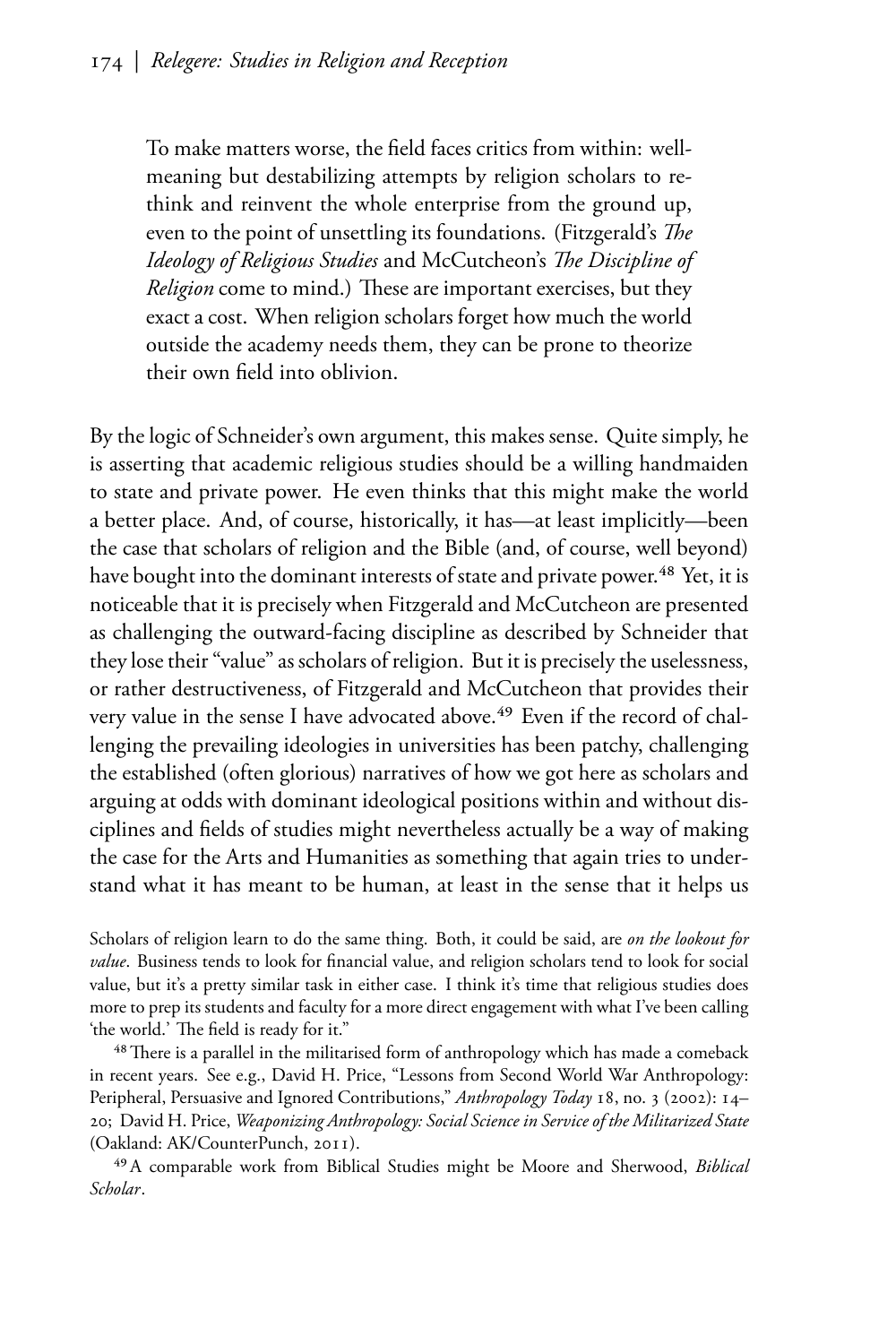unravel the ways in which certain manifestations of power have got us where we now are.

If we think more concretely with direct reference to Biblical Studies, one of the obvious ways the "common sense" assumptions of contemporary forms of capitalism manifest themselves is in the intense emphasis on individualism (certainly in New Testament Studies), where Jesus, Paul, and to a lesser extent all the others are, it would seem, the real reasons why Christianity happened. Similarly, the increasing obsession in New Testament scholarship with contrasting the individualised West with the collective Mediterranean may tell us much about the collective influence of dominant capitalist (including neoliberal) trends underlying scholarship, not to mention the profound influence or embeddedness of theological history and Orientalism. Clearly, the reception of biblical scholarship is of as much importance for understanding humanity as the object of study (i.e., the Bible) itself, if indeed we should be separating the two at all. While the language of "no alternative" may be common, neoliberalism—probably the dominant contemporary ideological frame—is not a reflection of eternal laws. Perhaps market demands should not, after all, be an indicator of what matters for the understanding of humanity, even if universities are ever more drifting toward a free-market model.

What the above examples also show is how Biblical Studies (along with the Arts and Humanities more generally) can unravel the "common sense" assumptions of what it apparently "must" mean to be human—or indeed a biblical scholar.<sup>50</sup> What Biblical Studies can do, and what other academic subjects can do, is to challenge this façade of immutability and the ways in which dominant assumptions frame the ways we think and are a threat to the places where we think, including the university (whether or not we currently know it and whether or not we like it). Thinking more broadly suggests, further, that Hurtado has not gone far enough when he makes the following claims<sup>.</sup>

In dealing with any subject as unavoidably theological as the New Testament, the only alternatives are to do so with unacknowledged theological assumptions and convictions, often insufficiently thought out and uncritically held, or else to recognise openly that we are engaged with matters of theological import, and then attempt to bring to the task a self-critical, humble and candid awareness of one's own theological preferences

<sup>50</sup> Cf. ibid., 127-31.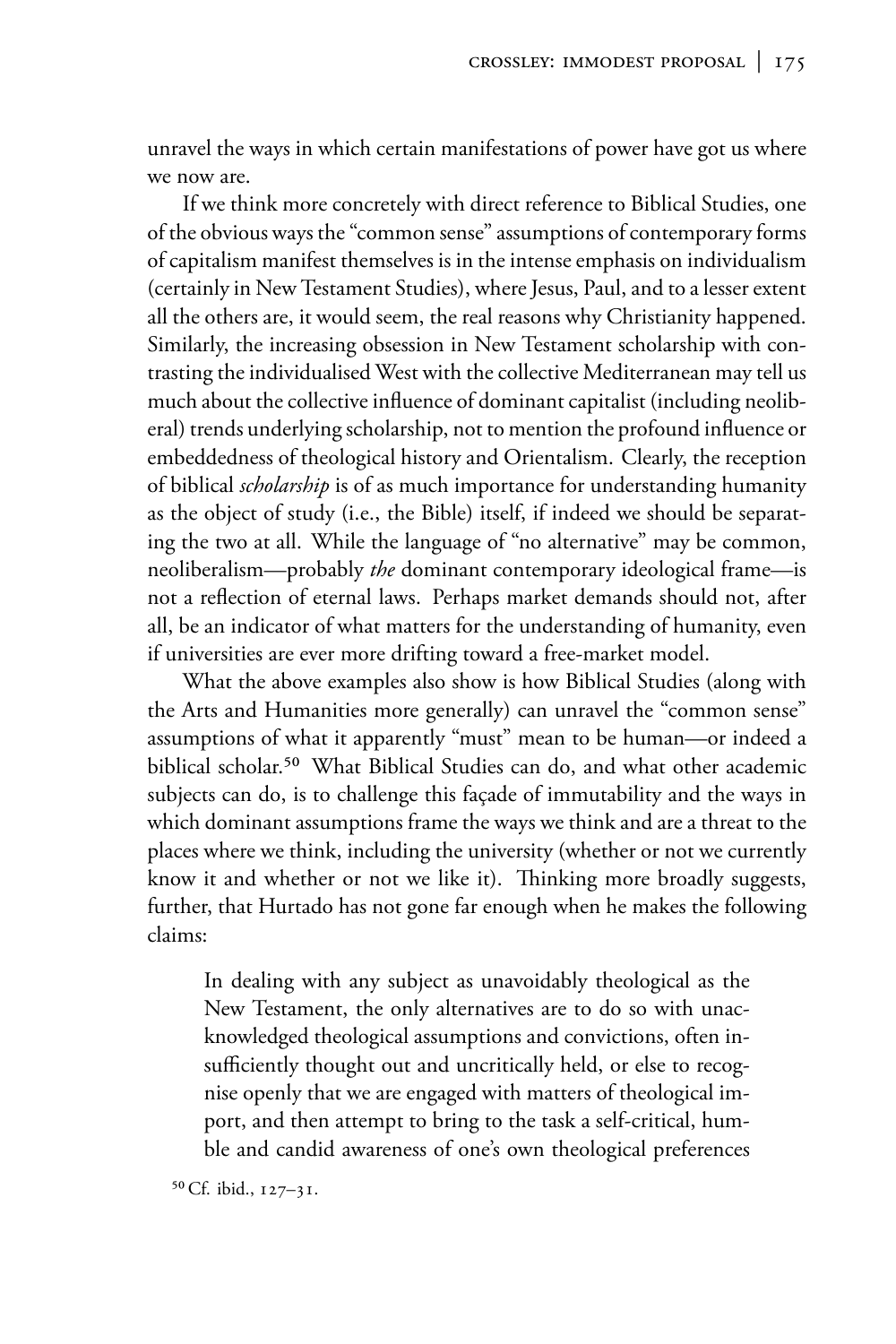and phobias. Thereby, one may better be able to describe more authentically the religious concerns of the New Testament authors and reduce the degree to which one subtly and perhaps unconsciously suppresses those ideas with which one is uncomfortable, and anachronistically foists onto the New Testament writings the ideas and values of one's own time and preference.<sup>51</sup>

But I think we ought not to rely too heavily on ourselves as individuals to carry out this task on ourselves, or indeed to restrict the relevant influences to "theological" influence, because ideology is far broader than individuals often assume,<sup>52</sup> which again brings us back to the importance of having a field as thoroughly internationalist and open-minded as possible. Again, I think Hurtado's concerns are too narrow and an ongoing critique of the field's assumptions ought to be as central to Biblical Studies as anything else.

## What Biblical Studies Might Be

I have made a case for why a bigger vision for Biblical Studies is needed. Against Hurtado, I do not think it is right to dictate too much of what does and does not count as "essential" for a career in the field, at least if this is as narrowly understood as Hurtado's definition, and I do think that the right tools for the job in hand are what we ought to stress. Throughout all this, we should never forget that the boundaries of the field of study are somewhat arbitrary and constantly shifting. New developments have happened because the field has opened up beyond its traditional boundaries, encouraging intellectual curiosity over strict demands on what is and is not a Biblical Studies or New Testament doctorate. This may well lead to scholarship of the sort some of us hate, love, are indifferent towards, think ridiculous, and so on, but such is the price of free thinking and freedom of speech.

But Hurtado's model is obviously not entirely without merit. It is clear that the historical critic of (say) New Testament texts does, roughly speaking, need a range of philological, historical, literary, and text-critical skills-again, the right tools for the job in hand. We might expand this (and, in general terms, I am emphatic that we should) to include a range of interdisciplinary skills for understanding human interactions with, and reactions to, cultural

<sup>&</sup>lt;sup>51</sup> Hurtado, "Questions for the Discipline," 172.

<sup>52</sup> For discussion see, e.g., James G. Crossley, Jesus in an Age of Neoliberalism: Quests, Scholarship and Ideology (London: Equinox Publishing, 2012).